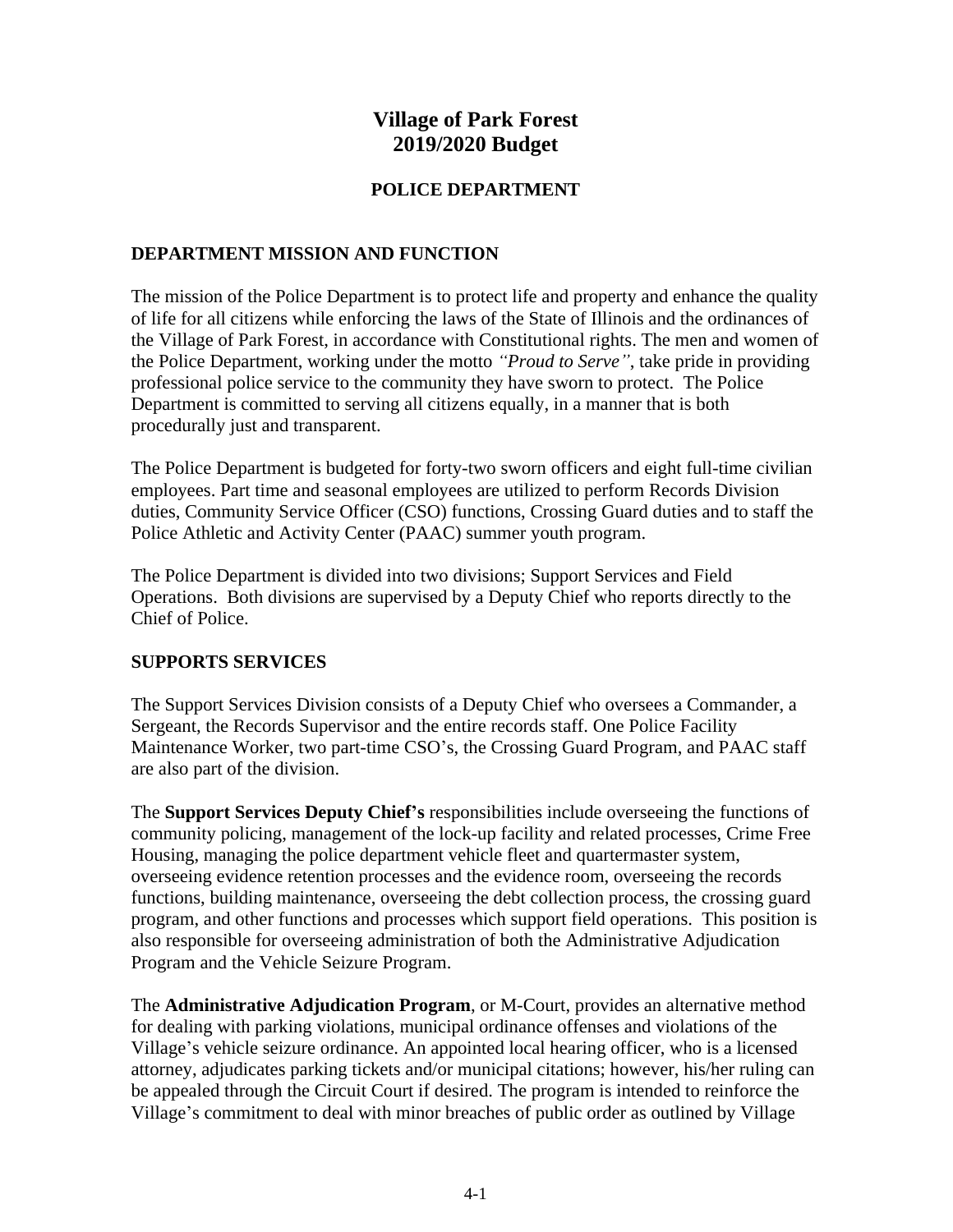Ordinance, along with illegal parking and vehicle sticker violations, without the need for referral to the formal criminal justice system.

The Vehicle Seizure Ordinance is intended to send a strong message to violators that the possession of illegal weapons and/or drugs or committing other crimes while using a vehicle is not tolerated in Park Forest and results in the impoundment of involved vehicles and a fine of up to \$500. At the direction of the Village Board, 20% of all vehicle seizure fines are directed to be used as additional funding for youth services, which results in over \$20,000 being spent on the youth of Park Forest through programs such as the Youth Violence Prevention Engagement (YVPE), the Police Athletic Activity Center (PAAC), Unity Day, Safe Halloween, and Teen Zone.

The **Records Supervisor**, a civilian senior staff position, supervises the Records Section. The Records Section ensures the Police Department is fully compliant with all state standards for record dissemination and retention, preparing court/bond transfers, maintaining police reports and related documentation, and maintaining 24-hour service at the front desk. The Records Section is staffed by five full-time and five part-time Records Clerks (when fully staffed) and one full-time and one part-time Administrative Assistant.

Understanding that positive community relations are vital to a Police Department being able to fulfill its mission, the Department's **Support Services Sergeant** serves as a Community Policing/Crime Free Housing Officer who works to form partnerships with citizens and organizations to address community issues.

# **FIELD OPERATIONS**

The **Field Operations Deputy Chief** oversees a division that includes both the Patrol Division and Investigations Division. It is staffed with 5 Commanders, 5 Sergeants, and 27 personnel the rank of patrol officer.

The **Patrol Division** currently operates on a 12-hour shift format on three-month rotations between night and day shift. Officers proactively seek to prevent and interrupt crime and respond to calls for service to maintain order and preserve public peace. The Patrol Division is currently staffed by four squads each consisting, when fully staffed, with one Commander, one Sergeant and five Patrol Officers.

The Police Department increases functionality and efficiency by having members assigned to several **multi-jurisdictional task forces**. Two personnel are assigned to each team which includes the South Suburban Emergency Response Team (SSERT), a SWAT/Hostage negotiations team, the Suburban Major Accident Reconstruction Team (SMART), and the Illinois Emergency Alarm System (ILEAS) Mobile Field Force, a regional team responsible for responding to natural disasters, man-made disorders and other Homeland Security issues. Having personnel serve as part of multi-jurisdictional teams provides the dual benefits of the availability of those team's resources for use in Park Forest when needed and providing valuable experience, training, and networking opportunities to personnel assigned to those teams.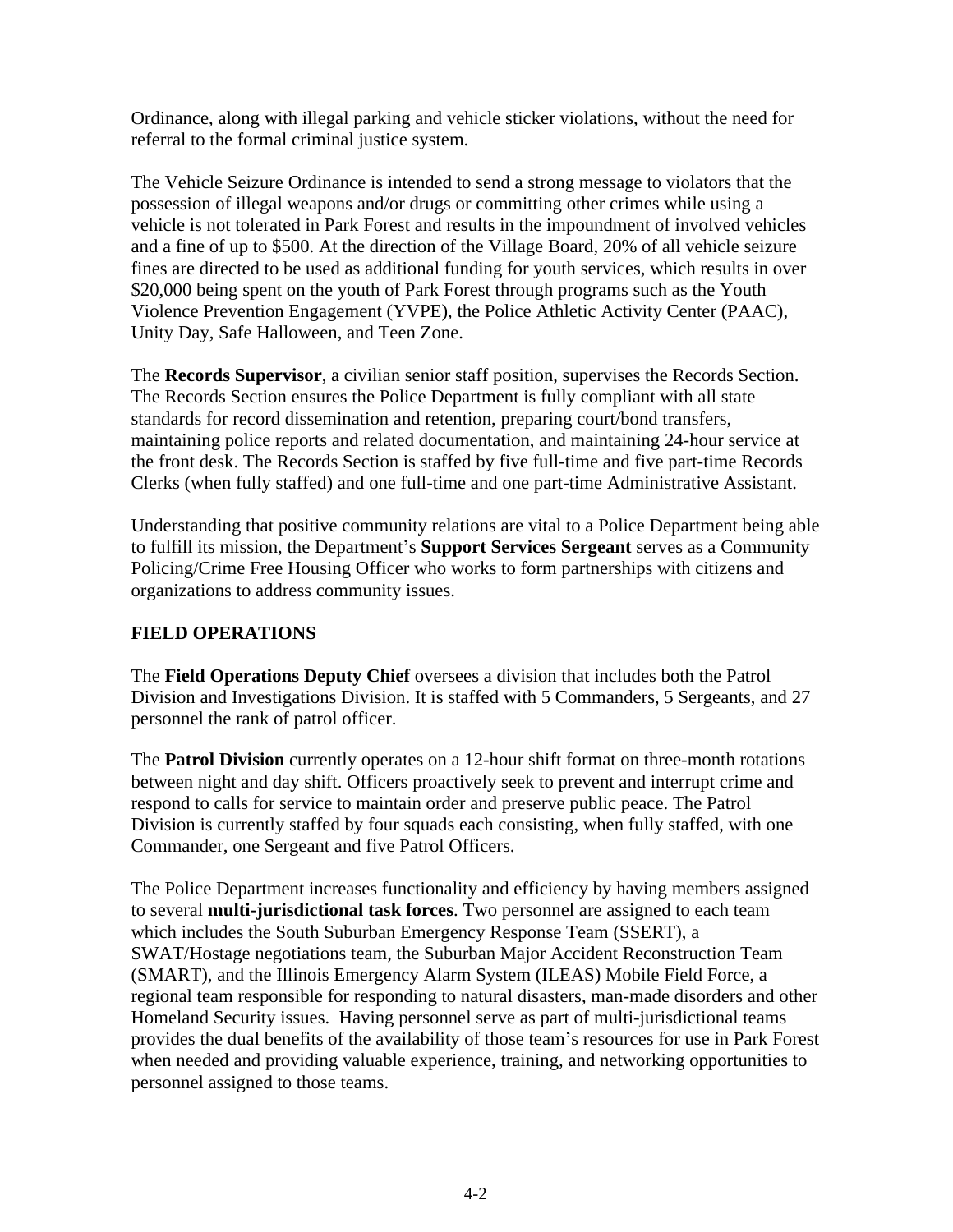The **K9 Unit** consists of one multipurpose patrol dog used for narcotics detection, offender apprehension and search/rescue. After a pause in the program, the unit was reinstated in October of 2018 when Officer Charles Karl and K9 Tucker, a Dutch Shepherd, graduated from K9 school. The Police Department intends to add an additional K9 team to the program in the 2019/2020 fiscal year.

The **Investigations Division** consists of a Detective Commander, a Detective Sergeant and 7 Detectives and is responsible for more serious and complex criminal investigations, as well as conducting background checks and other duties. The unit is mandated by the Cook County State's Attorney's Office to handle investigation of all Part I type criminal investigations (Index Crimes), which include crimes against persons such as Homicides, Sexual Assaults, Armed Robberies, etc. It is also responsible for tracking and referring serious juvenile offenders to both Cook and Will County Juvenile Courts. Detectives are assigned to the South Suburban Major Crimes Task Force (SSMCTF), a multi-jurisdictional homicide unit.

One full time Police Officer is also assigned to a special federal drug task force operated by the Drug Enforcement Administration; the **High Intensity Drug Trafficking Area** or HIDTA unit. This task force assignment is open ended and reviewed yearly in partnership with the DEA.

### **COMMITMENT TO MEETING YOUTH NEEDS**

The Police Department focus on providing youth services includes what was formerly the Saturday-morning Community Service program. Since 1998, the Village of Park Forest has used its M-Court to divert juvenile offenders from the Cook and Will County Juvenile Court systems when appropriate. In 2017 this program, which formerly assigned juveniles found liable in municipal hearings to partake in restorative-justice community service tasks, was transitioned to the **Youth Violence Prevention Engagement (YVPE).** This new program, implemented in partnership with the Urban Youth Trauma Center (UYTC) of the University of Illinois, Chicago, provides curriculum-based, trauma-informed education and mentoring to juvenile offenders for 4 hours on Saturdays for a total of 16 hours. The goal of this program is to provide needed services to at-risk youth to reduce recidivism and to meet personal needs. A result of this program has been the implementation of a drop-in program for youth who have completed the YVPE. The **Law Enforcement Adolescent Development Drop-In (LEAD Drop-in)** arose organically after youth expressed a desire to remain connected with structured adult mentoring. A UYTC employee and police officer engage with youth on Wednesday evenings in this voluntary program which involves both structured and unstructured activities, mentoring, and continued education.

In early 2018, through partnership with the Urban Youth Trauma Center, the Police Department implemented a program whereby all juveniles taken into custody at the Police Department are screened for Adverse Childhood Experiences (ACEs) through the **Adverse Childhood Critical Events and Safety Screener (ACCESS).** Juveniles who provide a positive response to any of the questions are linked with resource providers based on the need. Screening is conducted by officers who are certified juvenile officers and who have received trauma-informed training.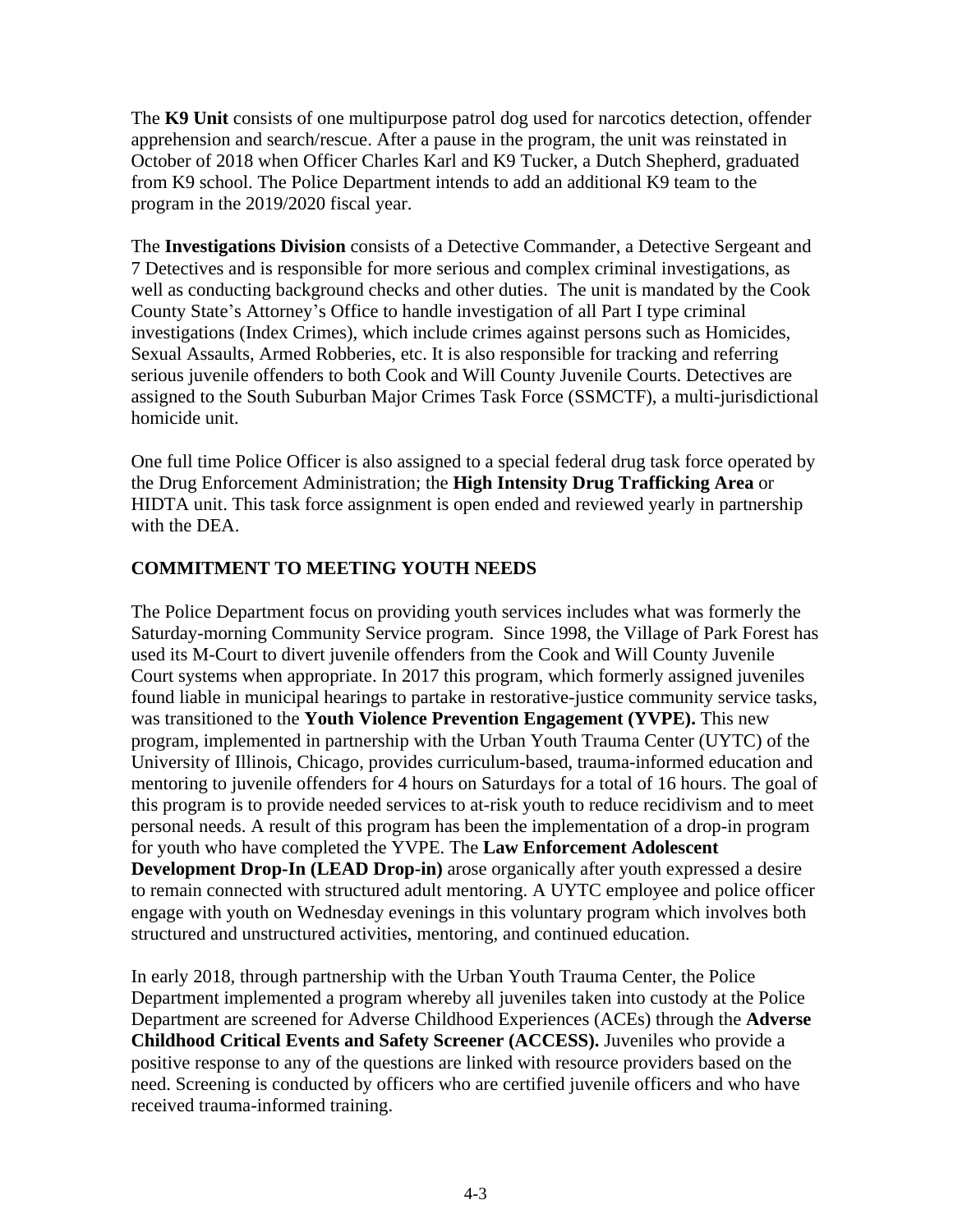The **Police Athletic and Activity Center (PAAC)** program, which was started in June of 1997, provides positive youth activities for children from Park Forest and surrounding areas for 7 weeks in the summer. The program goal is to provide engaging recreational activities in a safe environment during summer evenings. Police Officers, educators and community volunteers supervise youth participants. Youth who become part of PAAC are also exposed to the principles of fairness, tolerance, teamwork, personal discipline, and selfimprovement. There is a nominal fee and Park Forest youth are given priority.

The Police Department also implements **additional initiatives** aimed at meeting youth needs, including the B.I.C.Y.C.L.E. program (Better Involvement Concerning Young Children's Learning Experience) and Unity Day, and partakes in many other youth programs that are run by or in partnership with other Village departments such as Youth Day, Kids Back to Parks, Safe Halloween, and 4<sup>th</sup> of July activities. Police personnel also serve as police liaisons at Rich East High School and Michelle Obama School of Technology and the Arts and at the Library, and participate in school programs such as judging science and art fairs and partaking in career days.

# **PROBLEM ORIENTED POLICING**

The Police Department continues its implementation of the **Problem Oriented Policing (POP)** program which pairs individual patrol officers with specific neighborhoods as liaisons between the community and the Police Department. While an on-duty officer is always dispatched to a call for service, the neighborhood's POP Officer may be tasked with addressing longer-term problems or quality of life issues that cannot be handled within one shift, and are the neighborhood's personal contact with the Police Department. POP officers also attend neighborhood meetings, block parties, and provide additional patrol to their assigned neighborhood.

When staffing levels are adequate, proactive tactical officers are assigned to the Department's **Community Action Team (CAT)**, which falls under the supervision of the Investigations Division. This team is tasked with a variety of assignments that can include narcotics intervention, violence reduction, or targeting specific quality of life issues, among other missions, as the needs of the community change. Due to staffing shortages, this unit has not been staffed for several consecutive years.

The **Village's Crime Free Housing Ordinance (CFH),** enacted in March of 2008, compels landlords to obtain a Crime Free Housing license and take an active interest in the well-being of and actions of their tenants. All landlords are mandated to register for a license, attend a CFH seminar presented by the Police Department, provide minimum standards of home security on their properties, and take eviction action against tenants who violate lease agreements through criminal activity. The Police Department works with property owners to improve their properties and provides low-cost tenant screenings through the Department's membership in the Illinois Crime Prevention Association.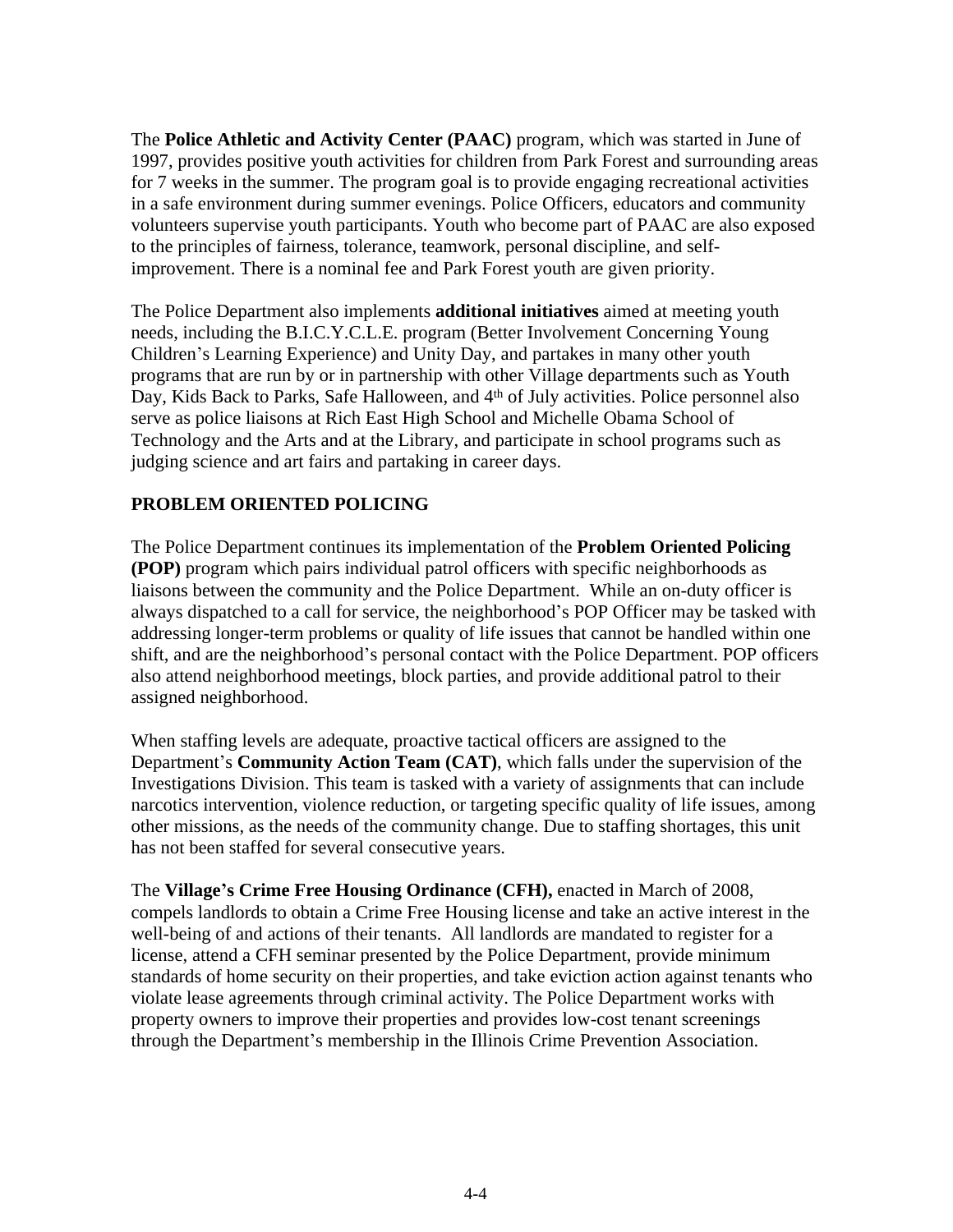# **ACCOMPLISHMENT OF 2018/2019 IMPLEMENTATION OF THE BOARDS GOALS:**

1. Generate Economic and Business sustainability for the Village.

The Police Department will continue to use the Directed Focus to maintain officer foot patrols in commercial and multi-family residential areas, including Downtown Park Forest and Village facilities such as the Library and Aqua Center, increasing the safety and well-being of area business owners, patrons, and residents, and increasing the perception of Park Forest as a welcoming and safe place to do business.

*The Police Department continued concentration on officer foot-patrols in business areas. During these business checks officers interact with and get to know business owners, employees, and patrons in an effort to promote a safe environment in business districts. In 2018 officers reported conducting over 5,000 business checks of this type. The dual goal of business checks is both a crime prevention measure and also to create opportunities of positive interaction in a community-policing effort. Additionally, police personnel frequented numerous Downtown events, including Main Street Nights, 4th of July activities, and Safe Halloween, among other events throughout the Village business districts, such as hosting two "Coffee with a Cop" events at 7/Eleven in April and October.*

*The Police Department continued its partnership with the Library in which police personnel work as Library Liaison Officers on weeknights, with salary reimbursement provided by the Library. Officers provided safety and security during peak Library hours, but also interacted with patrons, especially youth, in an effort to continue to build relationships while providing a safe environment at a well-used public space.* 

2. Create an infrastructure capital plan that is flexible in dealing with trouble spots.

The Police Department will continue to respond to problem areas and specific issues impacting Village infrastructure, specifically roadways, through Directed Focus initiatives via the Patrol Division.

*Each patrol period the Patrol Division partook in a Directed Focus, which is a division-wide focus on a specific problem area during time not spent on calls for service. The Directed Focus was often centered on roadway initiatives, such as DUI enforcement (45 DUI arrests reported in 2018), speed enforcement, and distracted driving. As an example, one Directed Focus concentrated on illegal passing of stopped school buses, while another focused on speed enforcement in school zones. Speed signs were strategically placed in response to resident complaints of speeding as well.*

The Patrol Division will continue to be utilized to keep Park Forest roadways safe for travel for motorists, cyclists, and pedestrians, enforcing traffic laws and Village ordinances.

*The Police Department worked to keep the Village's roadways safe by partaking in strategic traffic and impaired driving enforcement. In the 2018 patrol period, police*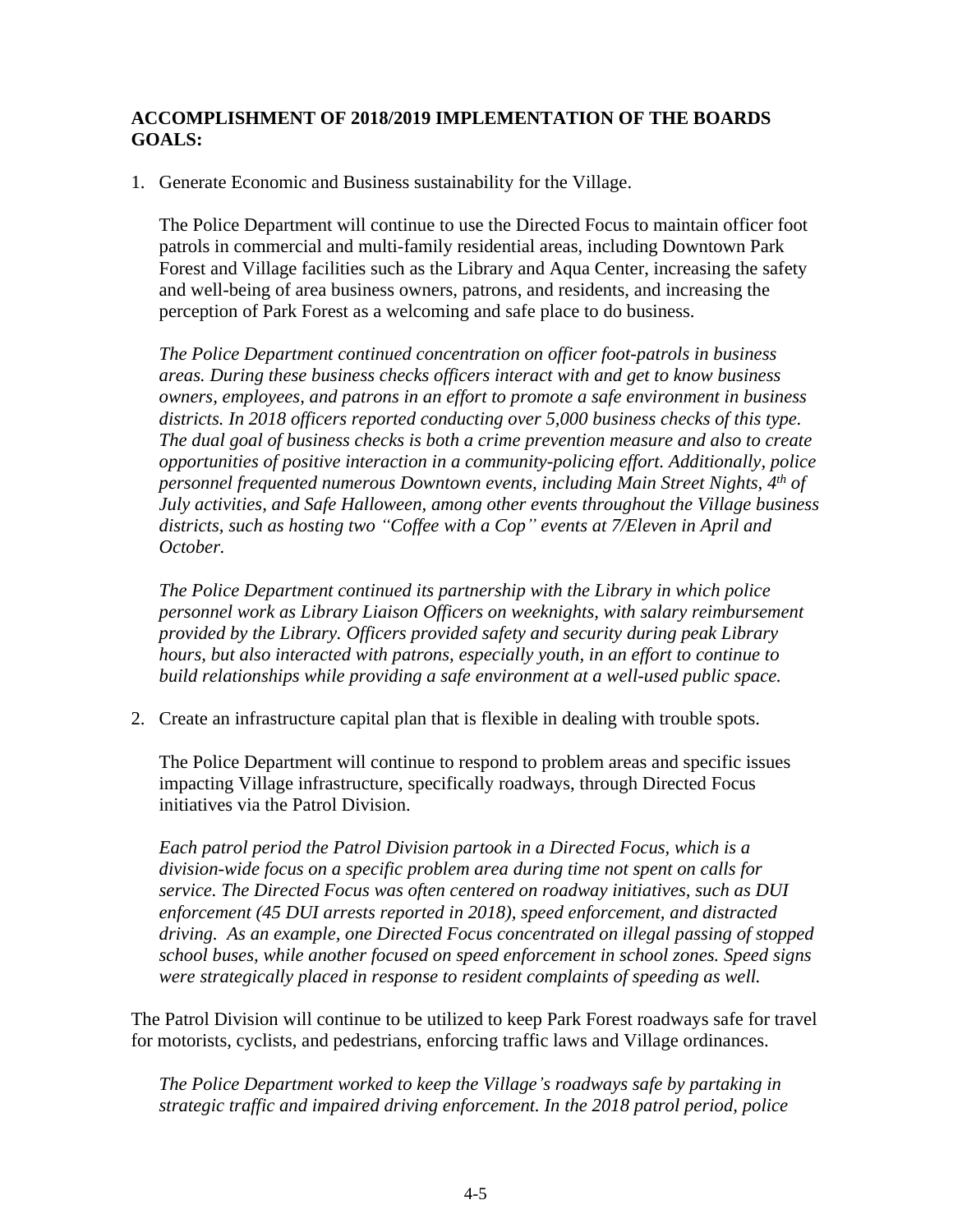*officers reported conducting over 3,500 traffic stops and handling over 3,300 illegal parking situations. Traffic stops led to over 350 vehicle seizures, which resulted from using a vehicle in offenses such as DUI, driving with an invalid driver's license, possession of drugs, and other misdemeanor and felony charges.*

The Investigations Division will focus a portion of resources on obtaining and executing search warrants for locations narcotics are determined to be sold. The Special Assignment Team (renamed Community Action Team) will be re-implemented as staffing levels permit.

*The Community Action Team was not implemented in 2018 due to staffing shortages, however the Investigations Division did serve 7 search warrants which resulted in the recovery of 7 illegally possessed firearms and over 500 grams of heroin, over 300 grams of cocaine, and over 2 pounds of cannabis.* 

3. Develop a renewed, contemporary youth program.

The Police Department will continue to implement the Youth Violence Prevention Engagement in partnership with the Urban Youth Trauma Center and seeks ways to improve and/or expand services.

*The Police Department, in conjunction with the Urban Youth Trauma Center (UYTC), provided a juvenile court diversion program for juveniles found liable through the Mcourt system. The Youth Violence Prevention Engagement (YVPE) occurred on Saturday mornings. During the program a UYTC advocate provided mentoring and training through a curriculum-based violence prevention program with the assistance of a police officer. This program served to keep low-level offenders out of the formal juvenile justice system while providing needed mentoring and resources to reduce the likelihood of re-offending, especially through violent crime. The UYTC also provided trauma-informed training to all police officers, better equipping officers to interact with juveniles who have experienced trauma. Additionally, seeing a need for intervention in juveniles experiencing trauma, the Police Department, in partnership with the UYTC, implemented ACCESS- Adverse Childhood Critical Events and Safety Screener- a screening that is now completed with all juveniles taken into custody, with a goal of identifying at-risk factors in a juvenile's environment and directing them and their families to community resources.* 

*In September of 2018 the Police Department was awarded a \$20,000 grant through the UYTC to assist with funding youth services.* 

Police personnel will build/maintain relationships with students at Rich East High School, the Michelle Obama School of Technology and the Arts and the eight Park Forest grammar schools through liaison programs and continue involvement in their activities and the BICYCLE program.

*The Police Department collaborated with Recreation and Parks in financially supporting (through vehicle seizure funds) and bridging youth programs so that youth*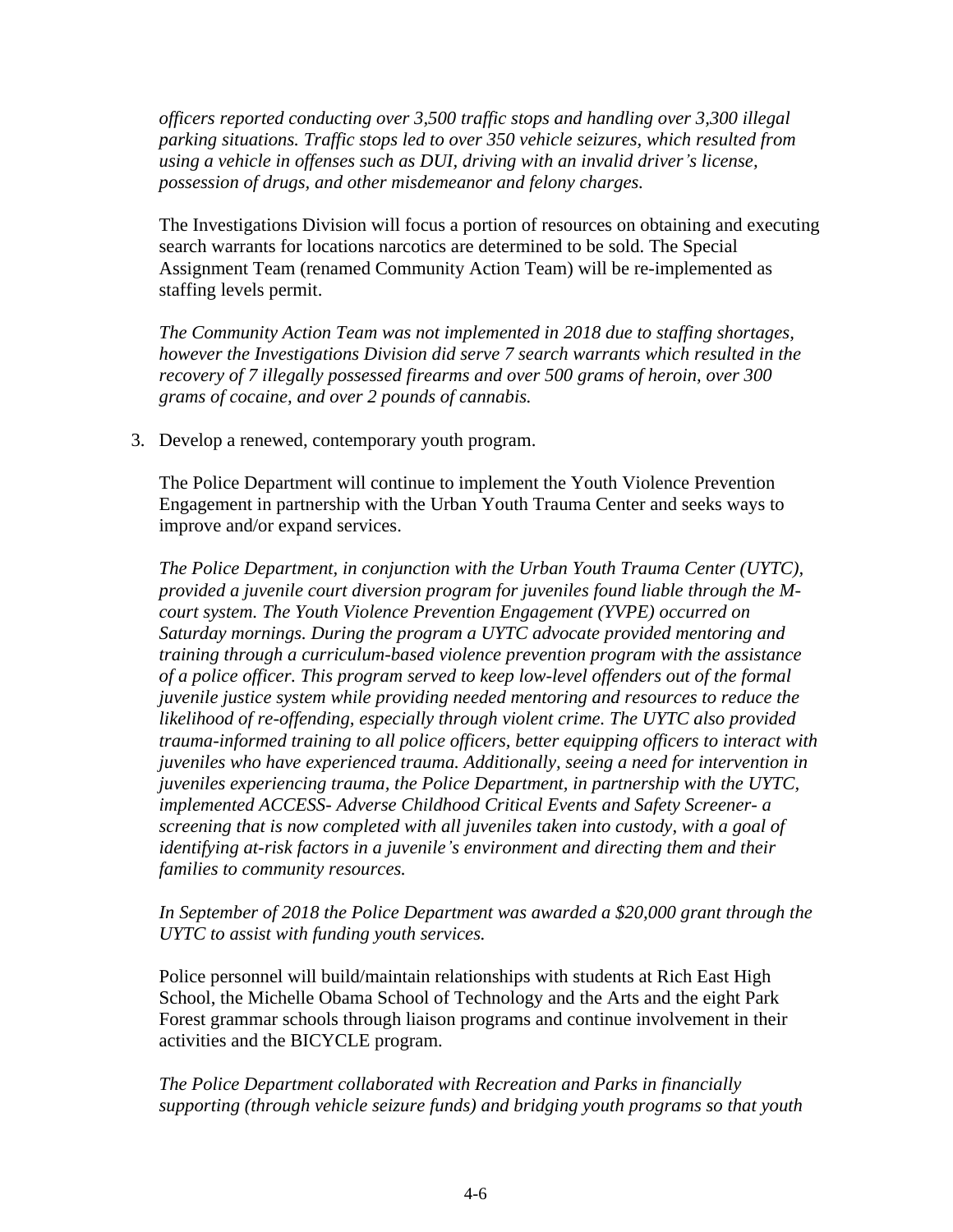*had many opportunities to remain engaged. Police personnel continued to build relationships with Rich East High School, Michelle Obama School, and the eight Park Forest grammar schools through liaison programs and continued involvement in their activities such as science fairs, PEER programs, Peace Summits, Outdoor Education, and others, and attended several "career days", representing the profession of law enforcement to area students.*

*The Police Department continued giving away bicycles in the eight grammar schools across Park Forest. Bikes were raffled off for those students who attained goals dealing* with positive behavior set out by the individual schools as part of the sixth year of the *BICYCLE program. In 2018, the Police Department gave away 60 bicycles, helmets, and locks in the program, purchased with asset forfeiture funds. An additional 12 bicycles were given away at community events such as Unity Day and Youth Day.*

The Police Department will continue to offer the Police Athletics and Activities Center (PAAC) program in the summer with a strong concentration on involvement from Park Forest youth.

*The Police Department continued to run the Police Athletics and Activates Center (PAAC) program in the summer with a strong concentration on involvement from Park Forest children. The 2018 PAAC program served a total of 70 youth participants, 42 of whom were from Park Forest. The 2018 staff of 20 members, many of whom were former PAAC participants, carried out the day-to-day functions of the program. The part-time/seasonal staff members that operate the PAAC program were also instrumental with staffing needs for the 4th of July and Safe Halloween activities.*

The Police Department will partner with Recreation & Parks in joint programming by providing funding from the vehicle seizure program and mentoring youth involved in those programs with Police Officer participation when resources allow.

*In February 2018 the Police Department, in partnership with Recreation & Parks, convened a Youth Providers Summit which brought representatives from education, houses of worship, and public service organizations together to explore ways to collaborate on improving services to Park Forest youth. In addition, the UYTC conducted training on trauma awareness to all attendees in this full-day event.* 

*\$12,000.00 of Vehicle Seizure funds were shared with Recreation & Parks to assist with funding of youth programs such as TEEN ZONE, which served over 100 area youth in the after-school program. Additional funds were expended for the Safe Halloween program, which provides a safe alternative to traditional trick-or-treating. The Police Department also hosted Unity Day on August 8, 2018, the last night of Main Street Nights. The Police Department continued to provide an officer at regularly scheduled Main Street Nights as well, to both provide safety but also engage in a communitypolicing effort.*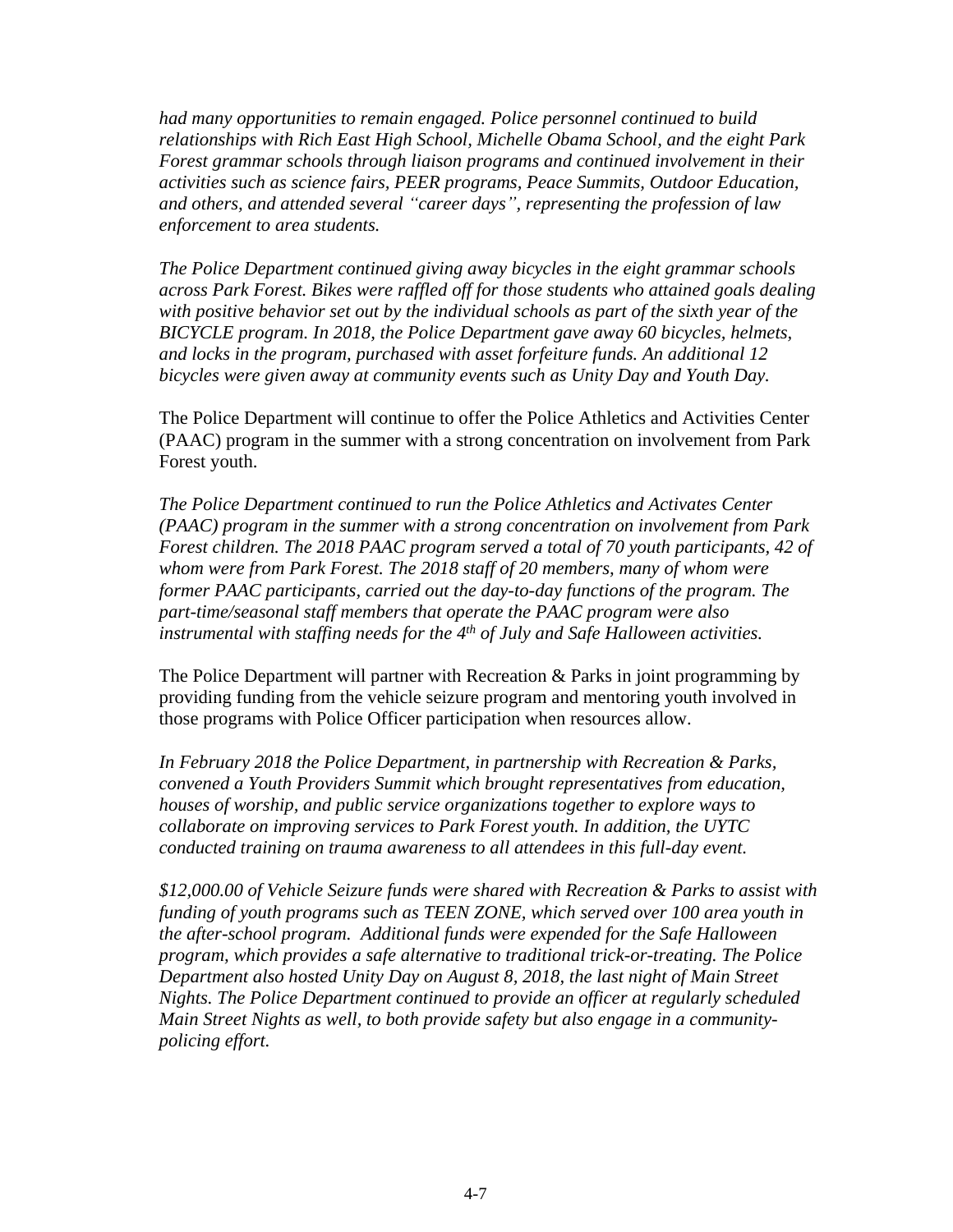The Police Department will continue to identify and develop opportunities to have positive, meaningful, interactions with the youth of Park Forest in a variety of nontraditional settings.

*Below is in addition to other interactions with area youth already mentioned:*

*In April of 2018 the Police Department sponsored a Teen Zone night, which included a basketball tournament, free throw contest, a bike give-away and food, with nearly 100 teen participants who interacted directly with numerous police personnel.* 

*In May of 2018 the Police Department awarded a \$1,500 Officer Timothy Jones Scholarship to a Rich East High School graduate attending Illinois State University.* 

*In July of 2018 the Police Department held a Roll Call in the Park in Central Park, which was well attended by both PAAC participants and neighborhood youth.*

*During the holiday season of 2018, the Police Department hosted a food drive with a donut breakfast and police escorts to school for two different groups of area children.*

In February of 2019 Police Officers volunteered their time to play in the 7th Annual *Special Olympics and Police Officer Basketball Game, sponsored by the South Suburban Special Recreation Association, at the Matteson Community Center.*

*Police personnel routinely interacted with area youth while on patrol and during area events, many of such interactions which were subsequently highlighted on social media.*

4. Improved Code Compliance based on existing studies and innovative solutions.

The Police Department will continue its activities with the Problem Oriented Policing (POP) program and community outreach with a focus on resolving issues with Code Compliance through communication, education, and enforcement, when necessary.

*The POP program continued with police officers assigned to specific neighborhoods as liaisons between the police department and the community. Quality of life issues were addressed with emphasis on compliance, rather than issuing citations as a first resort. Officers attended the Village's Neighborhood Meetings, block parties and neighborhood events. Officers continued to engage citizens and have positive interactions while patrolling their assigned Problem Oriented Policing areas. An online interactive map was launched in April of 2016 which allowed residents to identify and contact their POP officer and was continued through fiscal year 2018/2019. Additionally, the Police Department actively utilized social media platforms to both educate and interact with the public regarding community concerns, many of which are directly connected to Code Compliance.*

The Police Department will continue to partner with the Building Department and other Village departments to ensure properties are maintained to code and other ordinances are enforced.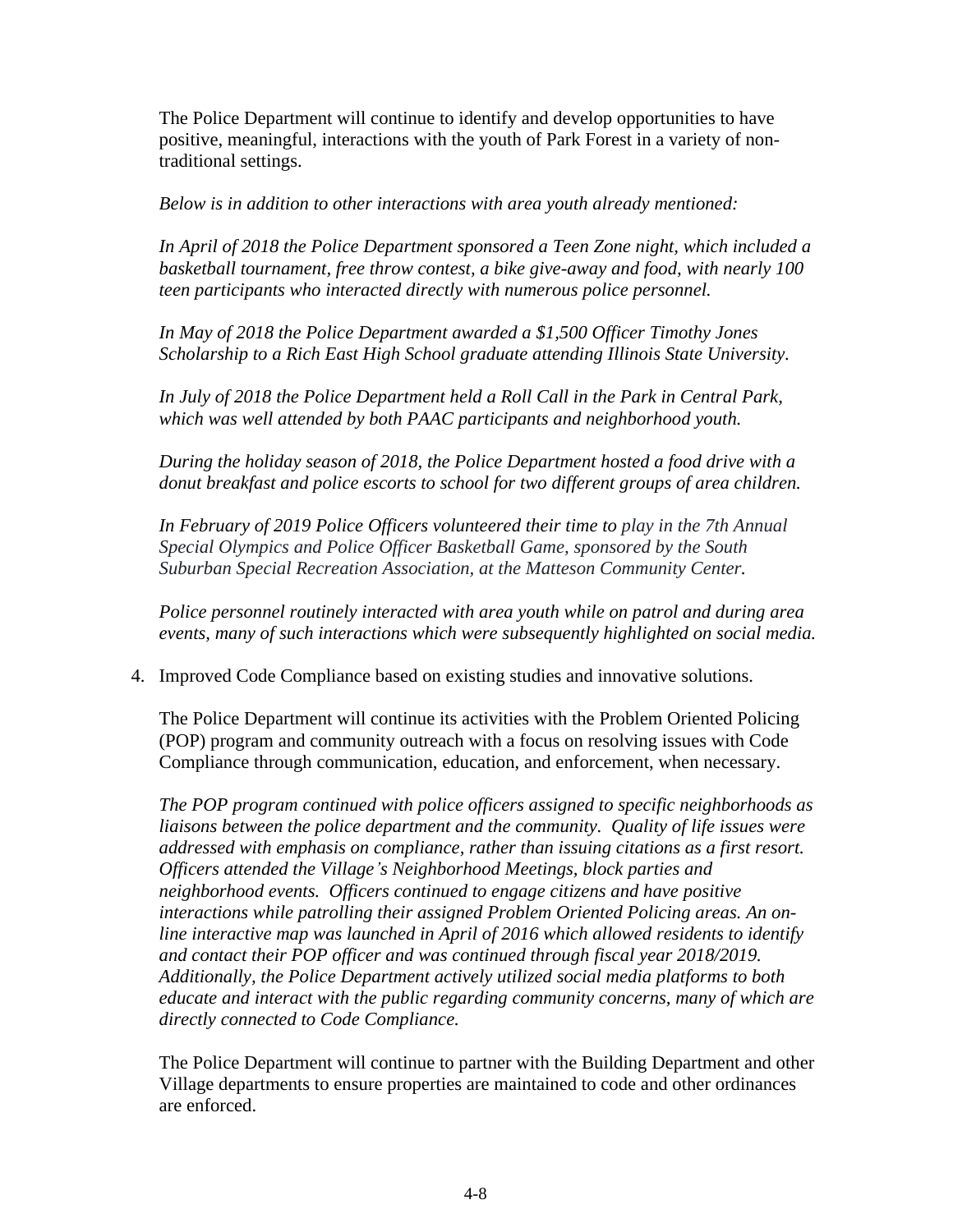*The Police Department continued active enforcement of code and ordinance violations throughout 2018. As an example, 237 junk/abandoned vehicle issues were resolved. Additionally, partnership with the Building Department resulted in notification of homes that were found to be uninhabitable through response to calls for service, and the Police Department assisted the Building Department with inspections.*

The Police Department will continue to assist and partner with the Building Department to ensure properties are maintained to identifying landlords who are not keeping their property up to code and continue to use the Crime Free Housing ordinance to warn, and when necessary, evict rental tenants who commit crimes in Park Forest.

*The Police Department and Building Department continued to partner in identifying problem households and landlords who were not keeping properties up to code or who were engaging in criminal activity. The Crime Free Housing Ordinance addressed problem tenants that adversely impact quality of life in Park Forest. In 2018, the Police Department issued 764 Crime Free Housing licenses and 170 Municipal Ordinance Violation citations were issued to property owners for failure to obtain a Crime Free Housing license. As of early 2019, there were 4,557 properties/complexes registered through the Crime Free Housing program. In 2018, the Police Department issued 86 warning notices to landlords regarding minor criminal or quasi-criminal behavior on the part of their tenants or visitors at the rental property and the Police Department hosted one Crime Free Housing Seminar for landlords as a requirement to obtain their license with the Village. Six Notices of Eviction for serious criminal offenses were sent to landlords in 2018. In each case, the problem tenants moved out voluntarily with no action required by the Village, nor were there any court-ordered evictions. As a testament to the effectiveness of the Crime Free Housing Program, over 100 problem renters have been removed from properties since the program's inception in March of 2008, with less than 10 resulting in court-ordered evictions.*

*In 2017 the Police Department began partnering with the Water Department to gain compliance with the Vehicle Registration Ordinance. After analysis of registration data provided by the Illinois Secretary of State, in early 2019 over 1,200 tickets were issued to residents who failed to purchase their vehicle sticker.*

The Police Department will continue to review Village ordinances it is tasked to enforce, to ensure the ordinances are relevant, clear, and in line with Village goals.

*In March of 2018 the Police Department identified that the Village's Unattended Vehicle Ordinance had not been updated to reflect state law exemptions. These exemptions were amended into the Village code.* 

*As part of the Mayor's Race Equity And Leadership (REAL) Initiative, the Police Department was directly involved in a continued review of Village Ordinances to determine their impartiality and equity to all residents.*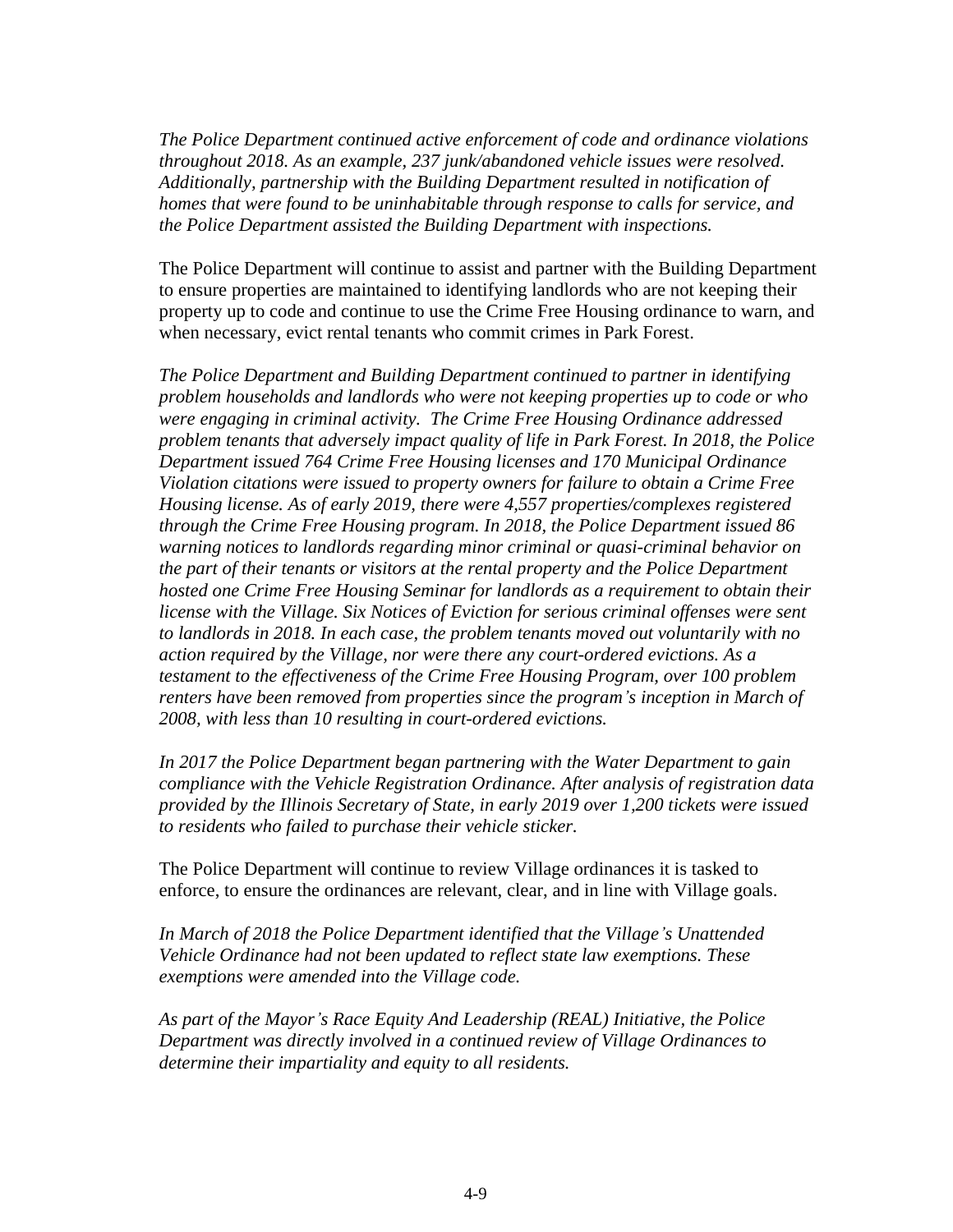*In late 2018, the Police Department updated the Village Ordinance as it pertains to fines for parking violations, compliance violations, and village sticker violations. At the fine amount of \$25 since the early 1990's, the ability to deter these types of violations had been eroded over 25 years of inflation. In January of 2019, the Village Board approved an increase to \$50 for initial violations of these types of violations.*

5. Fiscal and Service sustainability based on the triple bottom line concept.

The Police Department will continue renovating the nearly 70-year old police facility, keeping it as an example of sustainability and the re-use of current resources. Goals for the 2018/2019 fiscal budget included the remodeling of the former administrative wing, including relocation of the Watch Commander Office and Report Writing Room and the addition of a Bunk Room and additional office space.

*Through the 2018/2019 fiscal year, the Police Department continued renovation of the former administrative wing (last used for that purpose in the early 2000's), with much of the labor performed by the Police Facility Maintenance worker. The remodel of an area that had not been remodeled in decades provided for relocating the Patrol Division closer to access to the police vehicle parking area, and also bringing the Watch Commander Office in closer proximity to the Report Writing room. It also allowed for the addition of television monitors in the Watch Commander Office and Report Writing Room to allow for visual monitoring of calls for service and the police facility via surveillance video, including the holding cells, as ensuring the safety and security of the secured lock-up area is of high priority.*

In the summer of 2018 the Police Department made use of the volunteers of *AmeriCorps, supervised by the Police Facility Maintenance Worker, to paint 14,000 square feet of the police garage/ fitness center, an area that had not been painted in well over a decade, at significant cost savings.*

The Police Department will continue to seek federal and state grants to supplement equipment and training needs. The Police Department will efficiently use funds from the state and federal asset forfeiture funds to obtain resources and supplement the budget.

*The Police Department did not apply for Illinois Department of Transportation Sustained Traffic Enforcement (STEP) grants to be implemented through 2018 due to staffing shortages and the resulting difficulty in staffing these details. The Police Department did apply for a STEP grant in late 2018 and was awarded \$7,800 to be applied towards distracted driving initiatives in April of 2019.*

*Through the Urban Youth Trauma Center, the Police Department was awarded a \$20,000 grant towards funding youth services in September of 2018.* 

*The Police Department was awarded a Cook County JAG grant to purchase a Lidar, a*  laser-based speed gun, and a digital speed sign, with a total value of \$13,578 in *November of 2018.*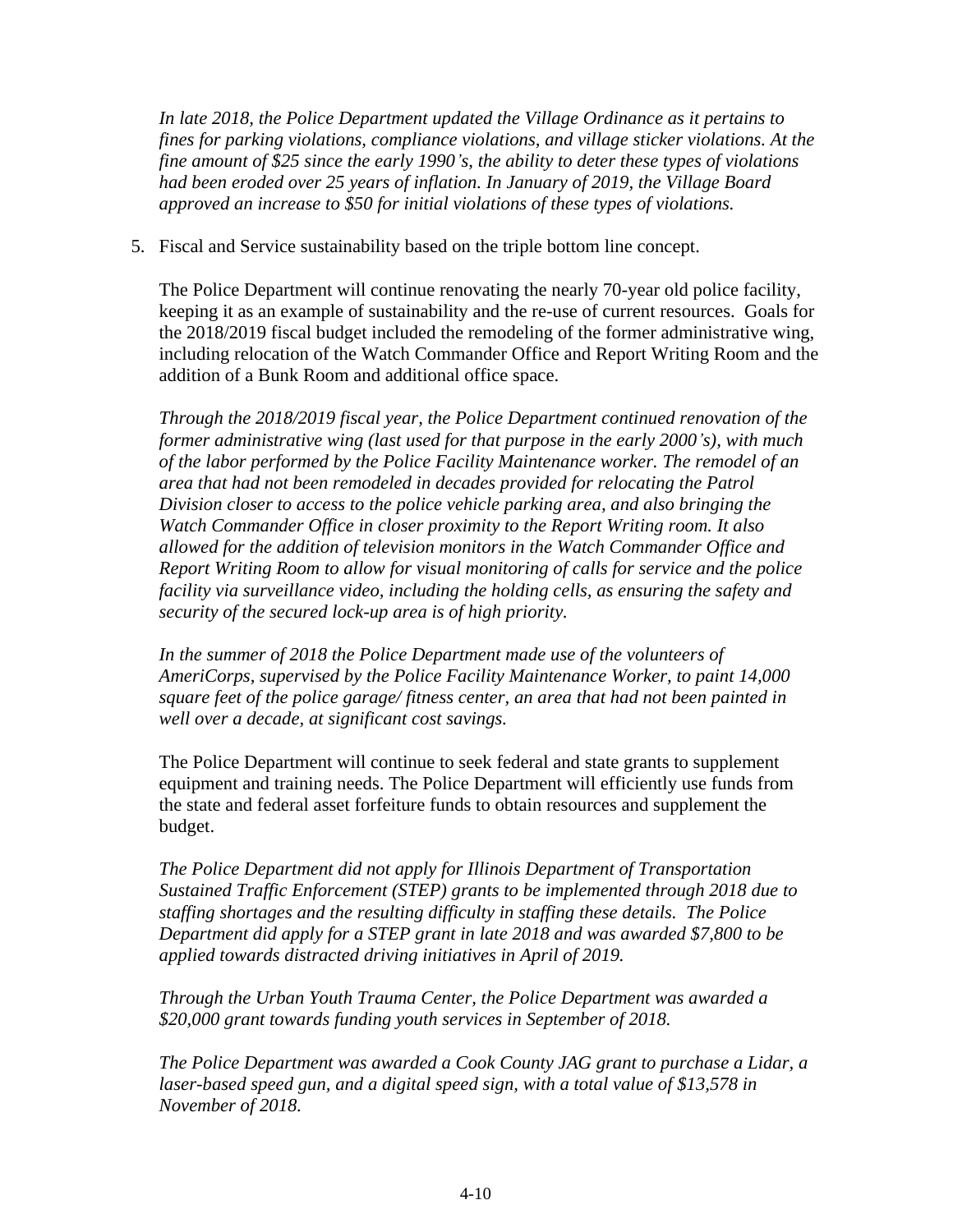*In January of 2019 the Police Department received \$17,921.04 from the Office of Will County State's Attorney Jim Glasgow to reimburse the purchase of a K9 and the outfitting of a K9 compartment in a police vehicle.* 

6. Sustain the Village's role as a catalyst for innovative change in the region**.**

The Police Department will continue its innovative training program, utilizing in-house, certified instructors, on-line training, membership in regional training groups, outside training courses and conferences, and use of Command Staff Leadership Workshops to ensure all personnel remain highly trained and at the forefront of modern policing concepts.

*The Police Department remained at the forefront of providing up-to-date training to its officers, utilizing in-house instructors for most use-of-force curriculum, Mobile Training Units (North East Multi Regional Training and Tri-River) for other advanced topics, and monthly on-line training through the Police Law Institute, which satisfies state-mandated training requirements. The Police Department also continued working to have all qualifying Field Operations personnel certified in Crisis Intervention Team (CIT) Training, Rapid Medical Response, Juvenile Officer Certification, and advanced training in Interviews and Interrogation.* 

*The Police Department held its 3 rd annual "Command Staff Leadership Workshop" (CSLW) in November of 2018. The CSLW for Sergeants was a 1-day event that included a Table Top Exercise (TTX) on responding to a complex officer-involved shooting, understanding organizational behavior, discipline, and other leadership topics. The CSLW for Commanders was also a 1-day event that began with the same TTX involving an active shooter scenario as well as advanced management and leadership topics.*

The Police Department will continue to work towards the goal of having all sworn personnel certified as Juvenile Officers and certified in Crisis Intervention Training and Interview and Interrogation as new officers are hired.

*New legislation in 2018 required police officers to have 2 years of service prior to receiving Crisis Intervention Team certification. The Police Department had all Field Operations personnel except one certified in that advanced training as of early 2019. Until new Officers are eligible to become Crisis intervention Team certified, they receive crisis and mental health-related training. All sworn personnel were certified Juvenile Officers, and all but one had attended Interview and Interrogation training as of early 2019.*

The Police Department will focus on procedural justice and fair and impartial policing in both training and in practice and will continue its focus on juvenile justice issues and continue to seek ways to expand services for Park Forest Youth.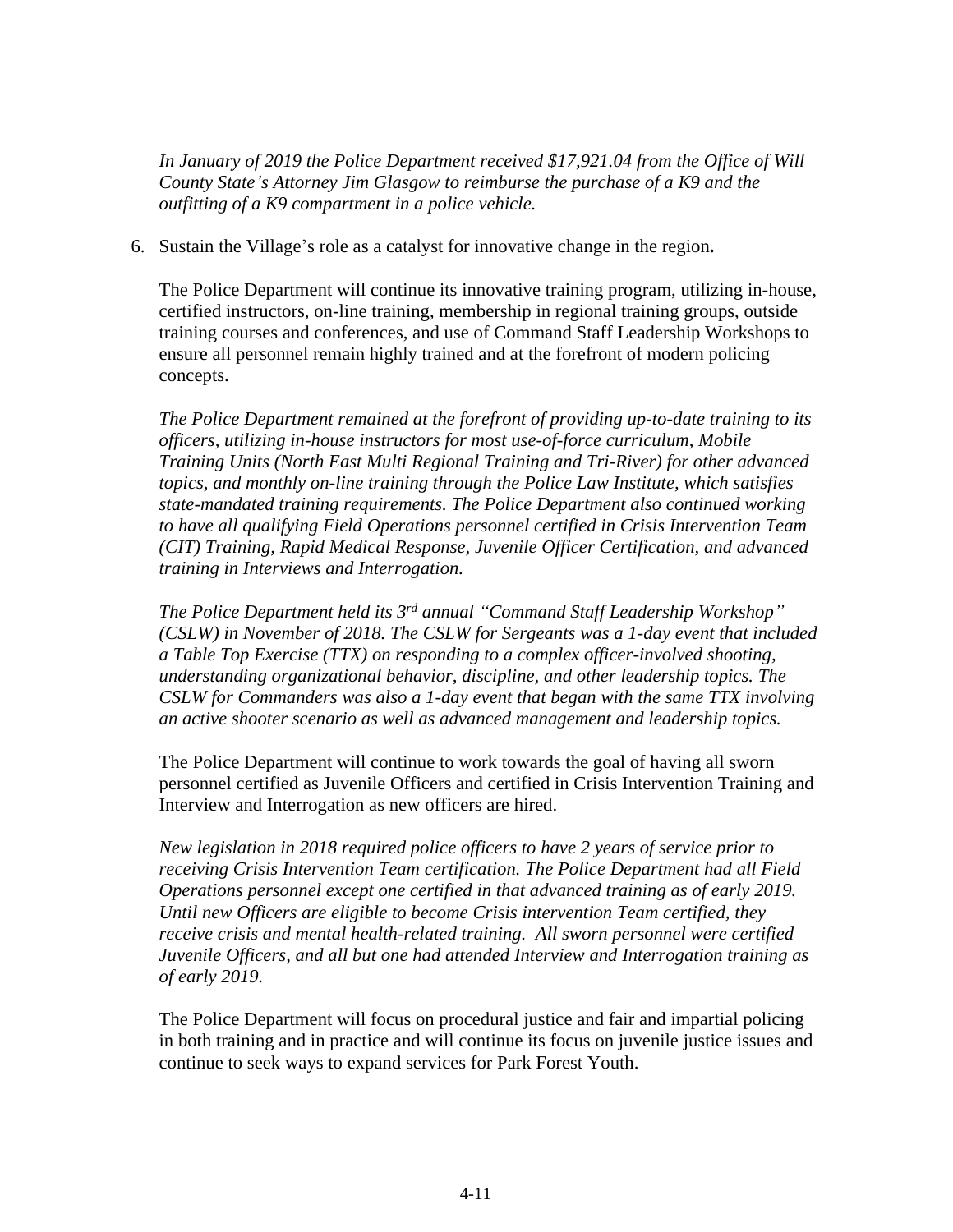*In March of 2018 the National Association for the Advancement of Colored People (NAACP) and the Illinois Association of Chiefs of Police (ILACP) signed a historic agreement on 10 Shared Principles of Policing. The Police Department command staff endorsed this agreement which was shared with the department. In September of 2018 the agreement was formally signed by Chief Christopher Mannino and displayed in the Police Department lobby and in the Field Operations wing.* 

*The Chief of Police utilized social media and internal communications to highlight procedural justice and fair and impartial policing concepts and to reinforce the Police Department's commitment to these issues. Additionally, the Chief served on the Mayor's Race Equity and Leadership Steering Committee and chaired a sub-committee.*

*Annual in-house training included a review of the 2017 Illinois Traffic Stop Study and the Pedestrian Stop Study as well as related procedural justice issues.*

The Police Department will be a leader in law enforcement transparency.

*With the 2018/2019 budget, the Police Department began to report annual data on citizen complaints and their resolutions and is continued in the 2019/2020 budget.*

*The Police Department continued to use social media throughout 2018 to inform the public about serious events taking place within in the Village.* 

*In January of 2019 the Police Department implemented the use of body-worn cameras. While serving multiple purposes, one of the intents of body-worn camera use is to increase transparency of Police Department responses.* 

The Police Department will continue its presence on social media and interacting with the community in an on-line format, and will continue to facilitate opportunities for police officers and the public to interact in positive settings in person.

*The Police Department is at the forefront of law enforcement interacting with the community through social media and is known regionally for efforts in building community relations through this format, being repeatedly featured in Chicago news market programming. In early 2018, the Police Department created a social media team to expand its social media initiatives and bring variety of perspectives to content.*

*The Police Department's extensive community policing efforts included hosting 2 Coffee with a Cop events, promoting and attending National Night Out block parties, hosting a second annual Unity Day, holding the first Outdoor Roll Call in two decades, participation in numerous Village and community events, and many more person-toperson interactions in non-formal settings through the community.*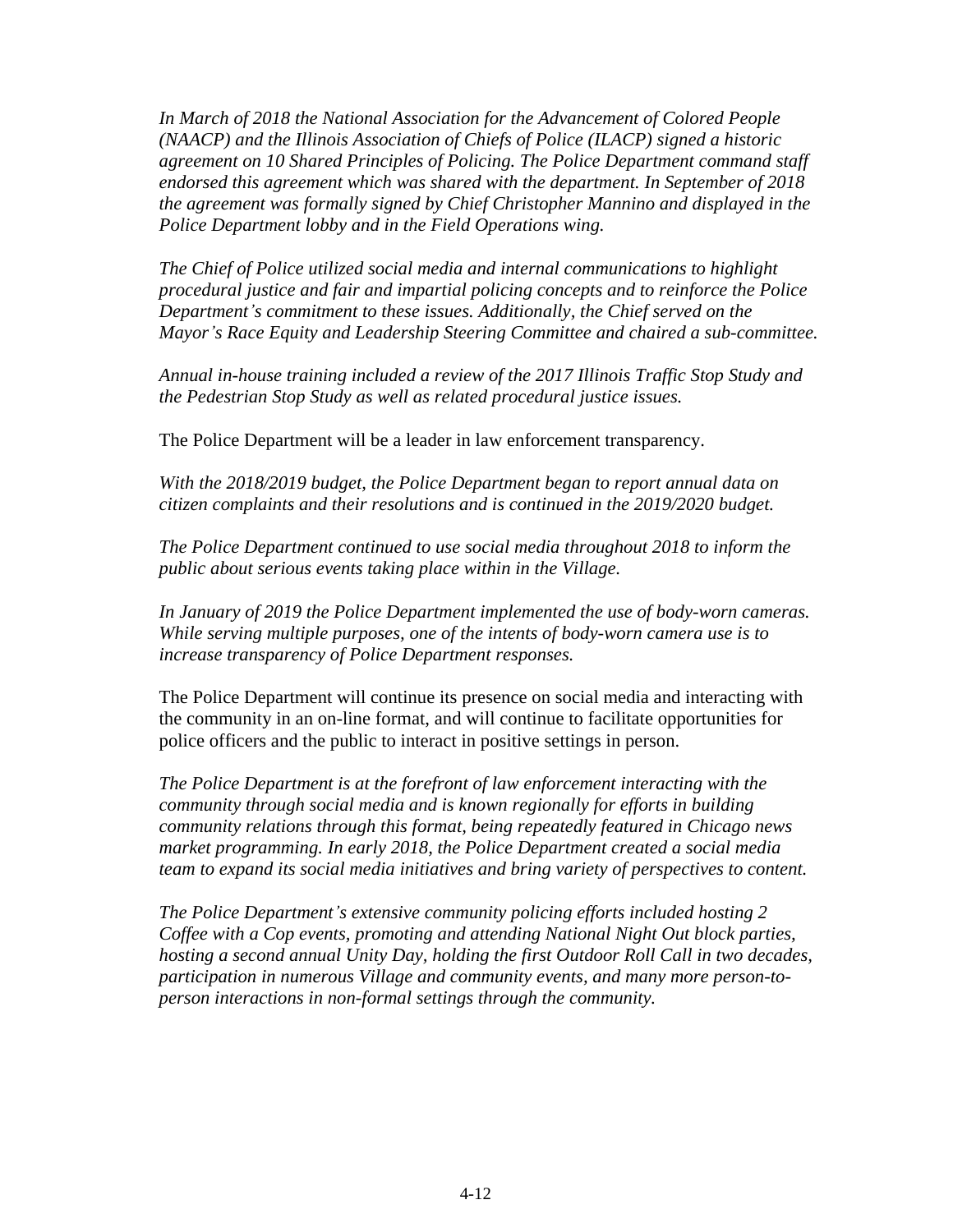# **POLICE DEPARTMENT IMPLEMENTATION OF THE BOARDS GOALS FOR FISCAL 2019/2020:**

1. Generate Economic and Business sustainability for the Village.

The Police Department will continue to use the Directed Focus to maintain officer foot patrols in commercial and multi-family residential areas, including Downtown Park Forest and Village facilities such as the Library and Aqua Center, increasing the safety and well-being of area business owners, patrons, and residents, and increasing the perception of Park Forest as a welcoming and safe place to do business.

2. Create an infrastructure capital plan that is flexible in dealing with trouble spots.

The Police Department will continue to respond to problem areas and specific issues impacting Village infrastructure, specifically roadways, through Directed Focus initiatives via the Patrol Division.

The Patrol Division will continue to be utilized to keep Park Forest roadways safe for travel for motorists, cyclists, and pedestrians, enforcing traffic laws and Village ordinances.

The Investigations Division will focus a portion of resources on obtaining and executing search warrants of locations narcotics are determined to be sold. A Community Action Team will be re-implemented as staffing levels permit.

3. Develop a renewed, contemporary youth program.

The Police Department will continue to implement the Youth Violence Prevention Engagement, the LEAD Drop-In, and the ACCESS screening of juveniles taken into custody in partnership with the Urban Youth Trauma Center and seek ways to improve and/or expand services.

The Police Department will continue to offer the Police Athletics and Activities Center (PAAC) program in the summer with a strong concentration on involvement from Park Forest youth.

Police personnel will build/maintain relationships with students at Rich East High School, the Michelle Obama School of Technology and the Arts and with the eight Park Forest grammar schools through liaison programs and continued involvement in their activities and the BICYCLE program.

The Police Department will partner with Recreations & Parks in joint programming by providing funding from the vehicle seizure program and mentoring youth involved in those programs with Police Officer participation when staffing allows.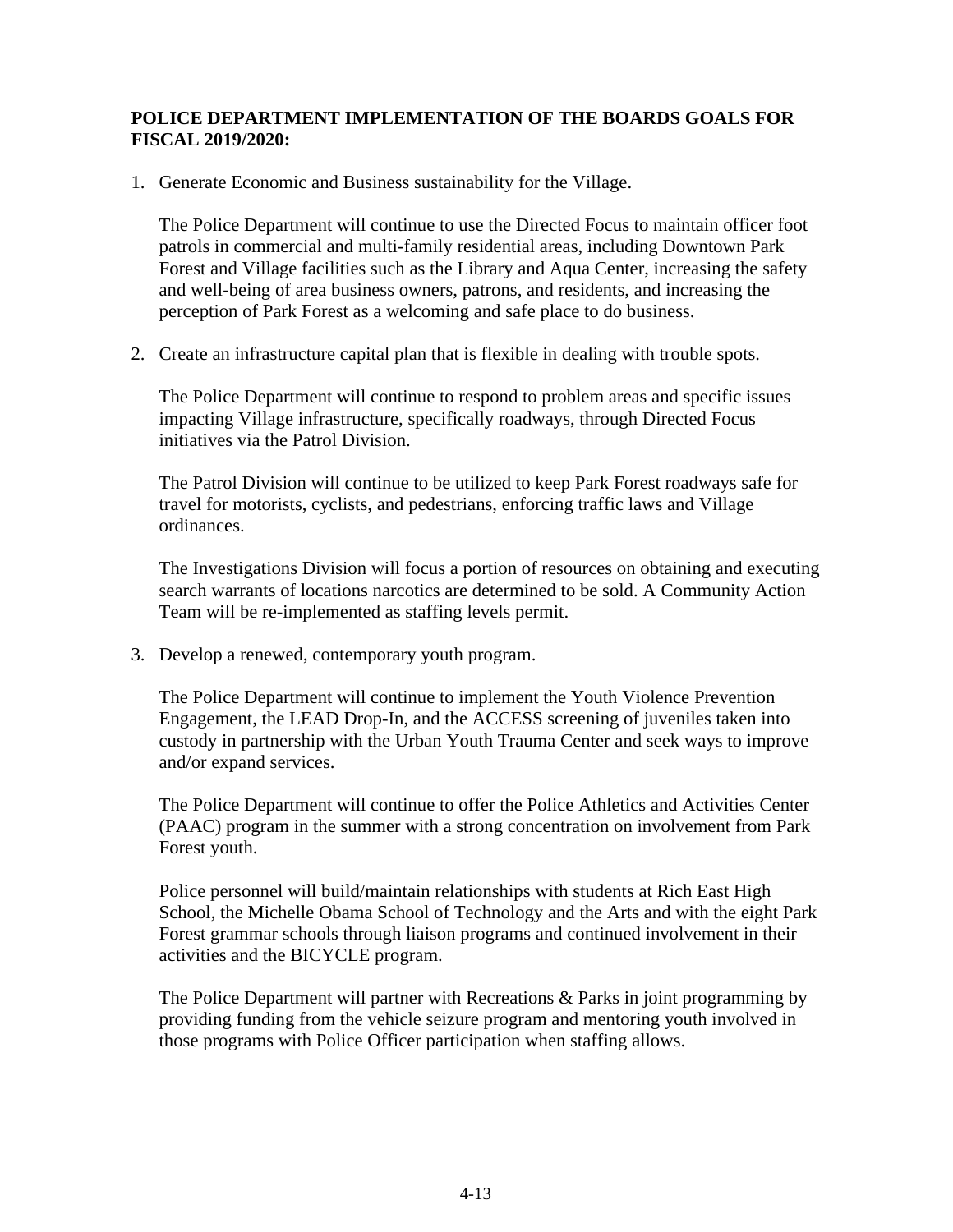The Police Department will continue to identify and develop opportunities to have positive, meaningful, interactions with the youth of Park Forest in a variety of nontraditional settings.

4. Improved Code Compliance based on existing studies and innovative solutions.

The Police Department will continue its activities with the Problem Oriented Policing (POP) program and community outreach with a focus on resolving issues with Code Compliance through communication, education, and enforcement, where necessary.

The Police Department will continue to partner with the Building Department and other Village departments to ensure properties are maintained to code and other ordinances are enforced.

The Police Department will continue to assist and partner with the Building Department in identifying landlords who are not keeping their property up to code and continue to use the Crime Free Housing ordinance to warn, and when necessary, evict rental tenants who commit crimes in Park Forest.

The Police Department will continue to review Village ordinances it is tasked to enforce, to ensure the ordinances are relevant, clear, and in line with Village goals.

5. Fiscal and Service sustainability based on the triple bottom line concept.

The Police Department will continue renovating the nearly 70 year-old facility, keeping it as an example of sustainability and the re-use of current resources.

The Police Department will continue to seek federal and state grants and private donations to supplement equipment and training needs. The Police Department will seek to efficiently use the state and federal narcotics asset forfeiture funds to obtain resources and supplement the budget.

**6.** Sustain the Village's role as a catalyst for innovative change in the region**.**

The Police Department will continue its innovative training program, utilizing in-house, certified instructors, on-line training, membership in regional training groups, outside training courses and conferences, and use of Command Staff Leadership Workshops to ensure all personnel remain highly trained and at the forefront of modern policing concepts.

The Police Department will continue to work towards the goal of having all sworn personnel certified as Juvenile Officers and certified in Crisis Intervention Training and Interviews and Interrogations as new officers are hired.

The Police Department will continue to focus on procedural justice and fair and impartial policing in both training and in practice, will continue its focus on juvenile justice issues and continue to seek ways to expand services for Park Forest youth.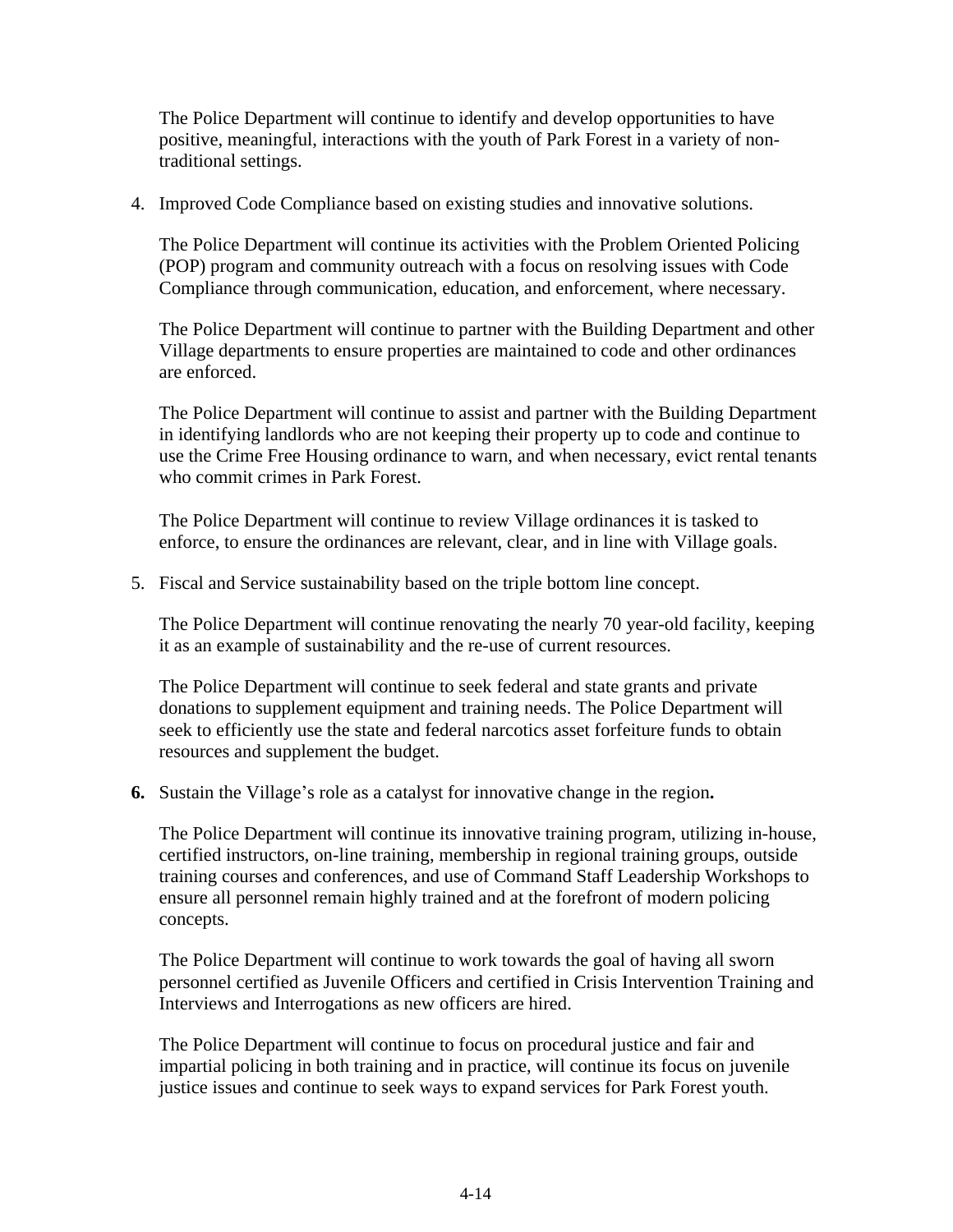The Police Department will be a leader in law enforcement transparency.

The Police Department will continue its presence on social media and interacting with the community in an on-line format, and will continue to facilitate opportunities for police officers and the public to interact in positive settings in person.

# **PERFORMANCE MEASURES:**

The ultimate performance measures of a police department are the crime that it prevented and the relationships it created within the community, both of which are difficult to measure. That said, data reflecting incidents that occurred in a community, crimes solved, and enforcement action taken are relevant indicators of what a police department encountered and accomplished within a year.

# **Police Calls for Service**

SouthCom Dispatch Center was established in 2000 and began dispatching calls for service in 2002. In 2003 they began utilizing Sungard HTE for Computer Aided Dispatch (CAD) and Records Management System (RMS). In May 2011, a new CAD and RMS system, FREQUENTIS, was implemented, and in July of 2016, that system was replaced with Spillman. As each of these systems utilized different criteria for identifying and tallying calls for service, a comparison of total calls for service between those years provides an unreliable performance measure. Additionally, different police administrations have chosen to set different criteria for generating an official number for a call for service. Such differences make it difficult to compare calls for service between time periods when different CAD and RMS systems were in use and when such administrative changes were implemented. As it is anticipated that SouthCom will continue to use Spillman into the foreseeable future, year to year comparisons will become more reliable from 2016 and beyond. The following chart represents call totals by year.

| 2009                                                                             | 2010 | 2011 | 2012 | 2013 | 2014 | 2015 | 2016 | 2017 | 2018   |
|----------------------------------------------------------------------------------|------|------|------|------|------|------|------|------|--------|
| $16,440$   16,236   16,504   18,052   15,644   17,126   17,529   19,509   19,113 |      |      |      |      |      |      |      |      | 17,251 |

It should be noted that calls for service do not reflect police activity for which no call number was generated or for traffic stops which did not result in arrests.

# **Criminal Incidents**

In 1930, Uniform Crime Reporting (UCR) was implemented nationwide as a way to record information on crime statistics. UCR statistics are collected, published, and archived by the FBI. However, as UCR reporting criteria has changed throughout the years and the analyzation of police reports for UCR statistics cannot be automated and requires human judgement, using UCR data alone as a performance measure is unreliable, especially for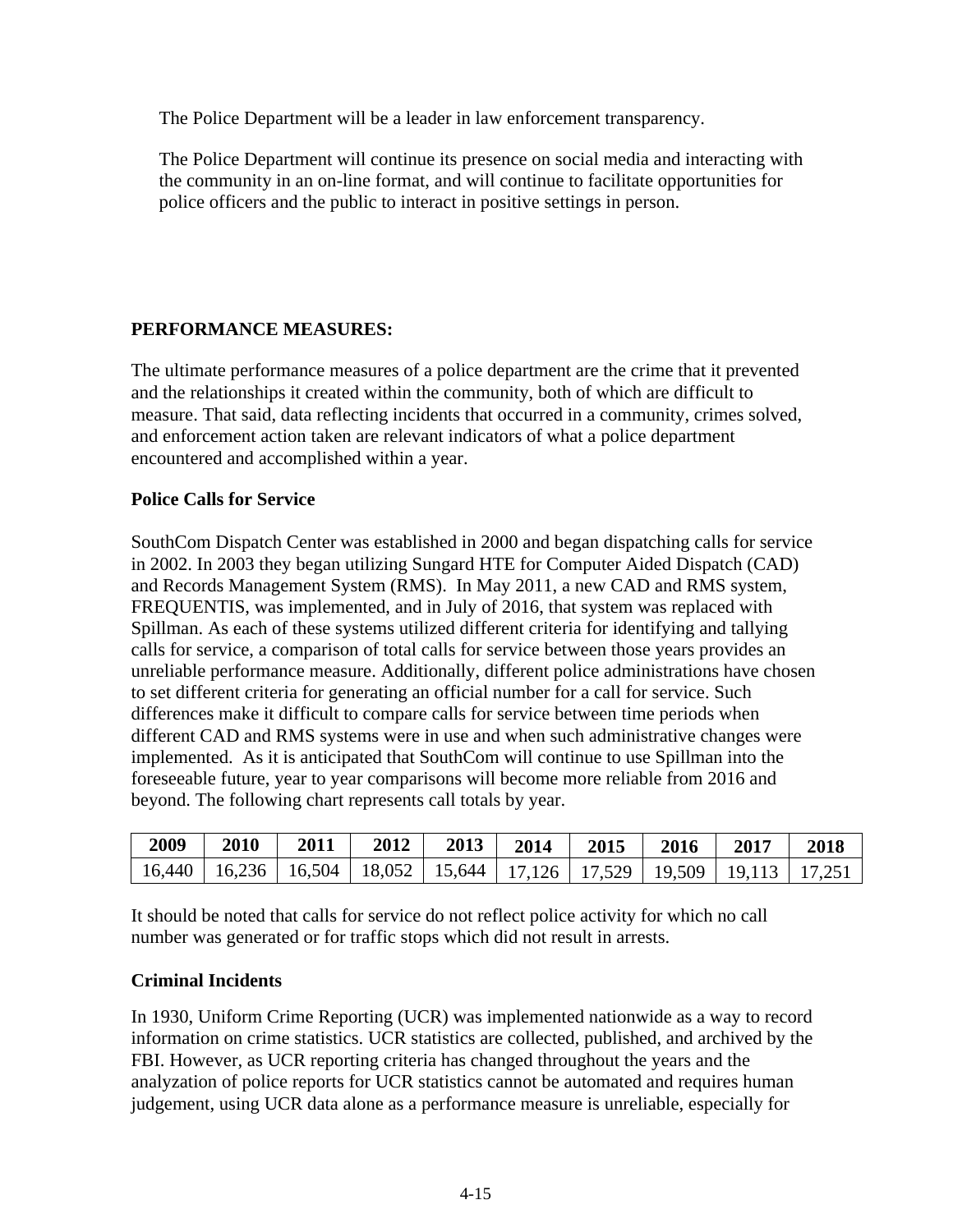year-to-year comparisons.

UCR data the Police Department recorded for Index Crimes for the preceding 6 years is presented in the following chart. Index Crimes are the 8 crimes the FBI combines to produce its annual crime index and include criminal homicide, forcible rape, robbery, burglary, aggravated assault, theft, motor vehicle theft, and arson. For years prior to 2014, "Clearance" indicates the number of crimes cleared by arrest *and* exceptionally cleared. "Exceptionally cleared" cases are where a perpetrator was not charged with that particular incident for reasons outside the control of the Police Department. Starting in 2014, only clearances in which the offender was charged with the crime (and not "Exceptional Clearances") are listed in order to mirror the data supplied to the State of Illinois for Uniform Crime Reporting.

|                    | 2013           | **             | 2014          | **             | 2015 | ##             | 2016           | ##             | 2017 | ##       | 2018 | ##               |
|--------------------|----------------|----------------|---------------|----------------|------|----------------|----------------|----------------|------|----------|------|------------------|
| Criminal           |                |                |               |                |      |                |                |                |      |          |      |                  |
| Homicide           | $\overline{2}$ | $\overline{2}$ | $\theta$      | $\overline{0}$ |      | $\Omega$       | $\overline{2}$ | 1              |      | 1        | 1    | 1                |
| Rape               | 12             | 9              | $\mathcal{I}$ |                | 14   | 6              | $\overline{2}$ | $\overline{0}$ | 6    | 4        | 4    | $\boldsymbol{4}$ |
| Robbery            | 47             | 30             | 30            | 8              | 26   | 6              | 35             | 10             | 26   | 20       | 24   | 12               |
| Aggravated         |                |                |               |                |      |                |                |                |      |          |      |                  |
| <b>Battery</b>     | 13             | 11             | 31            | 28             | 29   | 17             | 32             | 24             | 25   | 14       | 32   | 19               |
| <b>Burglary</b>    | 122            | 51             | 110           | 10             | 95   | 12             | 112            | 20             | 70   | 7        | 74   | 8                |
| Theft              | 320            | 63             | 254           | 74             | 279  | 75             | 210            | 43             | 217  | 36       | 219  | 27               |
| Vehicle            |                |                |               |                |      |                |                |                |      |          |      |                  |
| Theft              | 20             | 3              | 20            | 9              | 21   | 3              | 33             | 11             | 41   | 3        | 51   | $\overline{2}$   |
| Arson              | 4              |                |               | $\overline{0}$ | 3    | $\overline{0}$ | 5              | $\overline{0}$ | 3    | $\theta$ | 7    | 0                |
| <b>Total Index</b> |                |                |               |                |      |                |                |                |      |          |      |                  |
| Crime              | 540            | 170            | 453           | 130            | 468  | 119            | 431            | 109            | 389  | 85       | 412  | 73               |

\*\* Clearances by arrest *and* exceptionally cleared

## Clearances by arrest only

As stated, clearance data after 2014 does not include all cases cleared, but only those cleared by arrest. Additionally, under UCR reporting a single event can have more than one clearance. For example, the Police Department cleared one criminal homicide in 2017 with the arrest of two persons, resulting in data for one incident but two clearances.

The Investigations Division is assigned most Index Crimes as well as other serious crimes as determined by the Investigations Division Commander. The following chart presents data on the total number of assigned cases by year as well as clearance rates of all cases closed within the year, and is a function of all cases closed through a clearance divided by total number of cases closed.

Clearance rates include all cases cleared by the arrest of the offender (CBA) and cases which are exceptionally cleared, which includes cases in which the victim chooses not to assist in the investigation or no longer wishes to prosecute, the alleged crime is determined through investigation to be unfounded, or the case is otherwise solved but does not result in criminal charges, such as when a suspect is not charged in the particular case but his/her involvement is used in aggravation by the prosecuting attorney in the prosecution of similar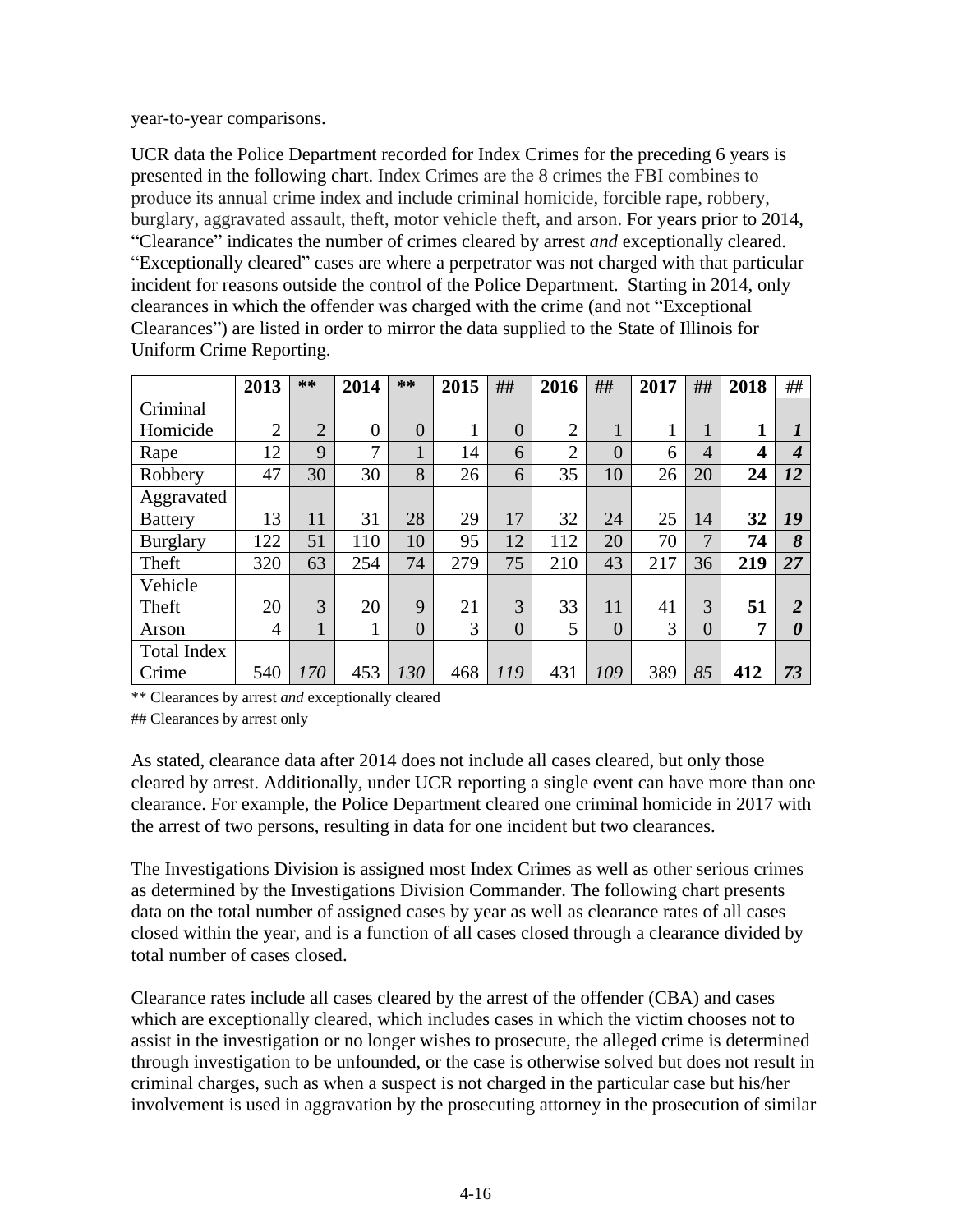offenses. Cases that are closed "Inactive" are considered to have all possible investigative leads exhausted and are not expected to be cleared without additional and unexpected information being received.

| <b>Investigation Unit Assigned Cases &amp;</b><br><b>Clearance Rate of All Closed Cases</b> |                                         |                          |  |  |  |  |
|---------------------------------------------------------------------------------------------|-----------------------------------------|--------------------------|--|--|--|--|
| Year                                                                                        | <b>Total # Cases</b><br><b>Assigned</b> | <b>Clearance</b><br>Rate |  |  |  |  |
| 2018                                                                                        | 297                                     | 89%                      |  |  |  |  |
| 2017                                                                                        | 225                                     | 78%                      |  |  |  |  |
| 2016                                                                                        | 223                                     | 72%                      |  |  |  |  |
| 2015                                                                                        | 286                                     | 85%                      |  |  |  |  |
| 2014                                                                                        | 273                                     | 93%                      |  |  |  |  |
| 2013                                                                                        | 263                                     | 89%                      |  |  |  |  |
| 2012                                                                                        | 333                                     | 87%                      |  |  |  |  |
| 2011                                                                                        | 260                                     | 87%                      |  |  |  |  |
| 2010                                                                                        | 218                                     | 94%                      |  |  |  |  |

Cases which are actively being investigated are not factored into the clearance rate. It should also be noted that many cases are cleared or placed in inactive status in years subsequent to their assignment, so clearance rate totals reflect the total number of cases closed within the calendar year, rather than all of those assigned.

### **Traffic, Parking, and Municipal Ordinance Enforcement- Citations**

Traffic and parking enforcement is conducted to ensure roadways are safe and free from obstructions. In 2015, Illinois law eliminated the use of traffic citation data to compare officer performance, and as such, the tracking of traffic citations through self-reporting was eliminated. Total traffic stop data for 2015 to 2018 is provided below. Traffic stops may be resolved through moving citations, compliance citations, or with a warning.

|                      | 2015  | 2016  | 2017  | 2018  |
|----------------------|-------|-------|-------|-------|
| <b>Traffic Stops</b> | 4,042 | 3,668 | 4,576 | 3,579 |

Parking citation data for 2009 through 2018 is reflected in the below chart.

|         | 2009  | 2010  | 2011  | 2012 | 2013 | 2014                                                                                 | 2015            | 2016 | 2017                 | 2018   |
|---------|-------|-------|-------|------|------|--------------------------------------------------------------------------------------|-----------------|------|----------------------|--------|
| Parking | 4,414 | 3,210 | 3,415 |      |      | $\begin{array}{ c c c c c c c c c } \hline 3,161 & 3,093 & 3,132 \hline \end{array}$ | $3,012$   3,271 |      | $\vert 5.241* \vert$ | 4,470* |

\* In 2017, the Police Department, in partnership with the Water Department, began issuing parking citations to registered owners of all vehicles registered to Park Forest who were not in compliance with Village Sticker purchase. These numbers are reflected in the parking ticket totals. Additionally, 2017 parking citation data has been revised upward from what was published in the 2018/2019 budget due to additional data received after publishing of the budget.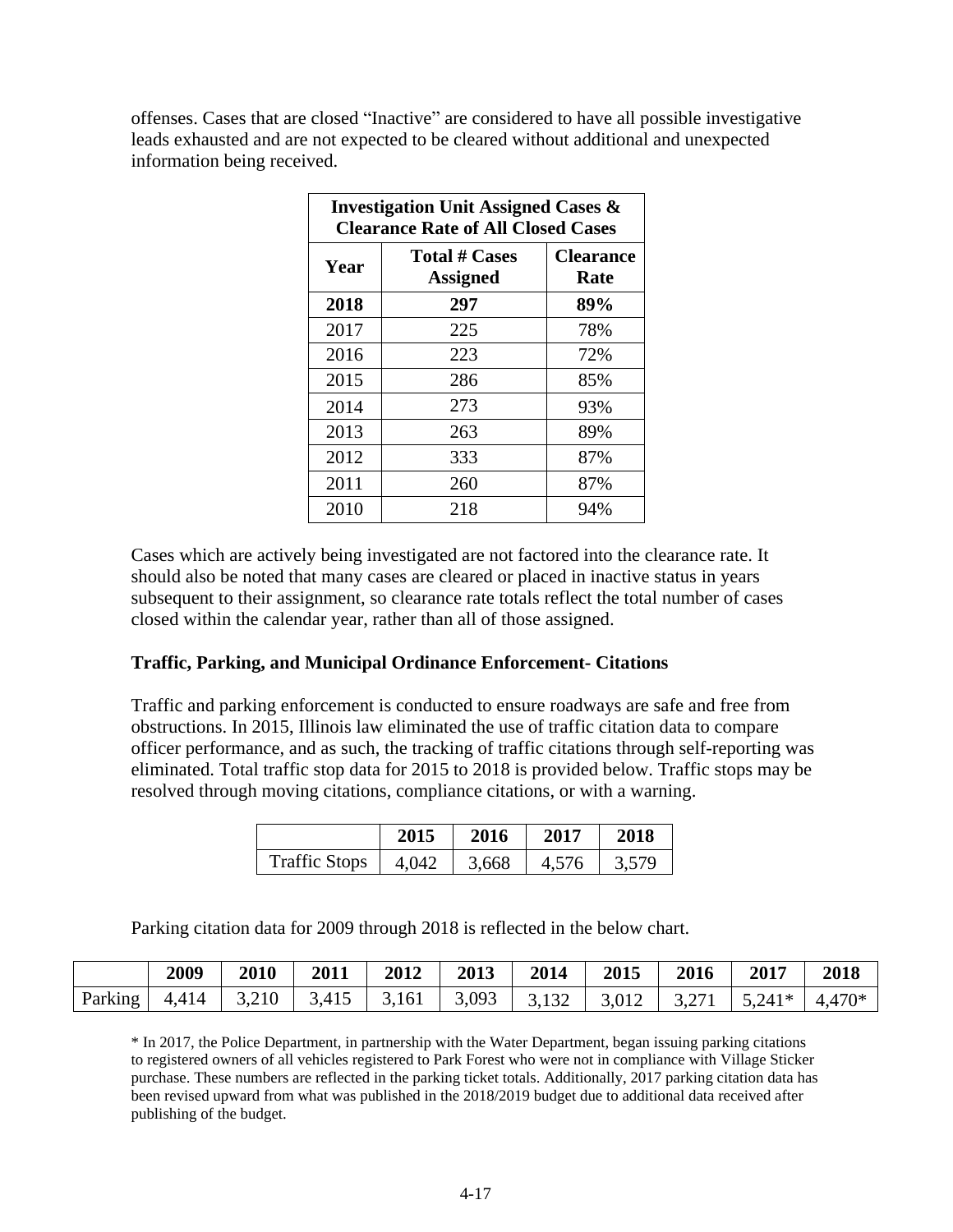Unlike the traffic stop data, the parking citation data reflects numbers of citations written and not the number of incidents handled, as many incidents are resolved informally through warnings and/or compliance.

For less serious offenses, the enforcement of municipal ordinance violations allows law enforcement to address criminal and quasi-criminal activity without referral to the formal criminal justice system. The following is a breakdown of the municipal citations issued by year from 2011 to 2018:

|                               | 2011           | 2012           | 2013           | 2014           | 2015           | 2016           | 2017           | 2018           |
|-------------------------------|----------------|----------------|----------------|----------------|----------------|----------------|----------------|----------------|
| <b>Alarms</b>                 | 167            | 140            | 357            | 7              | 383            | 149            | 318            | 421            |
| Alcohol                       | 28             | 12             | 12             | 26             | 11             | 18             | 11             | 21             |
| Animal                        | 62             | 75             | 42             | 50             | 54             | 59             | 95             | 108            |
| Assault                       | $\overline{4}$ | $\overline{2}$ | $\overline{0}$ | $\overline{4}$ | $\overline{7}$ | $\overline{4}$ | $\overline{2}$ | $\mathfrak{2}$ |
| <b>Battery</b>                | 24             | 28             | 10             | 21             | 24             | 21             | 12             | $\overline{7}$ |
| Cell Phone Use While Driving  |                |                | 14             | 91             | 88             | 27             | 174            | 57             |
| Curfew                        | 10             | 16             | 13             | $\overline{4}$ | 14             | 18             | 23             | 6              |
| Crime Free Housing            |                |                | 27             | 54             | 241            | 180            | 294            | 170            |
| <b>Criminal Damage</b>        | $\overline{2}$ | 5              | 7              | 6              | $\mathbf{1}$   | $\overline{4}$ | 5              | 5              |
| Discharge Air Gun             | 3              | $\mathbf{1}$   | $\overline{2}$ | $\mathbf{1}$   | $\overline{0}$ | $\overline{2}$ | $\mathbf{1}$   | $\overline{2}$ |
| <b>Disorderly Conduct</b>     | 29             | 32             | 39             | 23             | 60             | 34             | 23             | 31             |
| <b>Disorderly House</b>       | 3              | 6              | $\mathbf{1}$   | $\overline{4}$ | 3              | 3              | $\overline{0}$ | 3              |
| License, Registration         | 335            | 195            | 166            | 304            | 304            | 104            | 353            | 88             |
| <b>Junk Vehicles</b>          | 13             | $\overline{4}$ | 1              | 6              | $\overline{4}$ | 3              | 6              | $\overline{7}$ |
| <b>Obstruct/Resist Police</b> | 23             | 6              | 13             | 5              | 6              | 9              | 10             | 13             |
| Possession of Cannabis        | 55             | 60             | 46             | 86             | 113            | 128            | 170            | 148            |
| Possession of Drug            | 6              | 9              | 3              |                |                |                |                |                |
| Paraphernalia                 |                |                |                | 11             | 12             | 24             | 36             | 37             |
| Possession of Tobacco         | 5              | 9              | $\overline{2}$ | 3              | $\overline{4}$ | $\overline{2}$ | $\mathbf{1}$   | 5              |
| Theft                         | 12             | 8              | 6              | 13             | 30             | 9              | 13             | $\overline{5}$ |
| Trespass                      | 61             | 12             | 20             | 9              | 12             | 12             | 25             | $\overline{5}$ |
| Truancy                       | 6              | 29             | 11             | $\overline{2}$ | 8              | 8              | 8              | $\overline{7}$ |
| Miscellaneous*                | 20             | 142            | 41             | 33             | $\overline{2}$ | 118            | 69             | 130            |
| <b>Total</b>                  | 868            | 791            | 833            | 763            | 1381           | 936            | 1649           | 1278           |

\* Miscellaneous- noise violations, fireworks, violation of park rules, etc.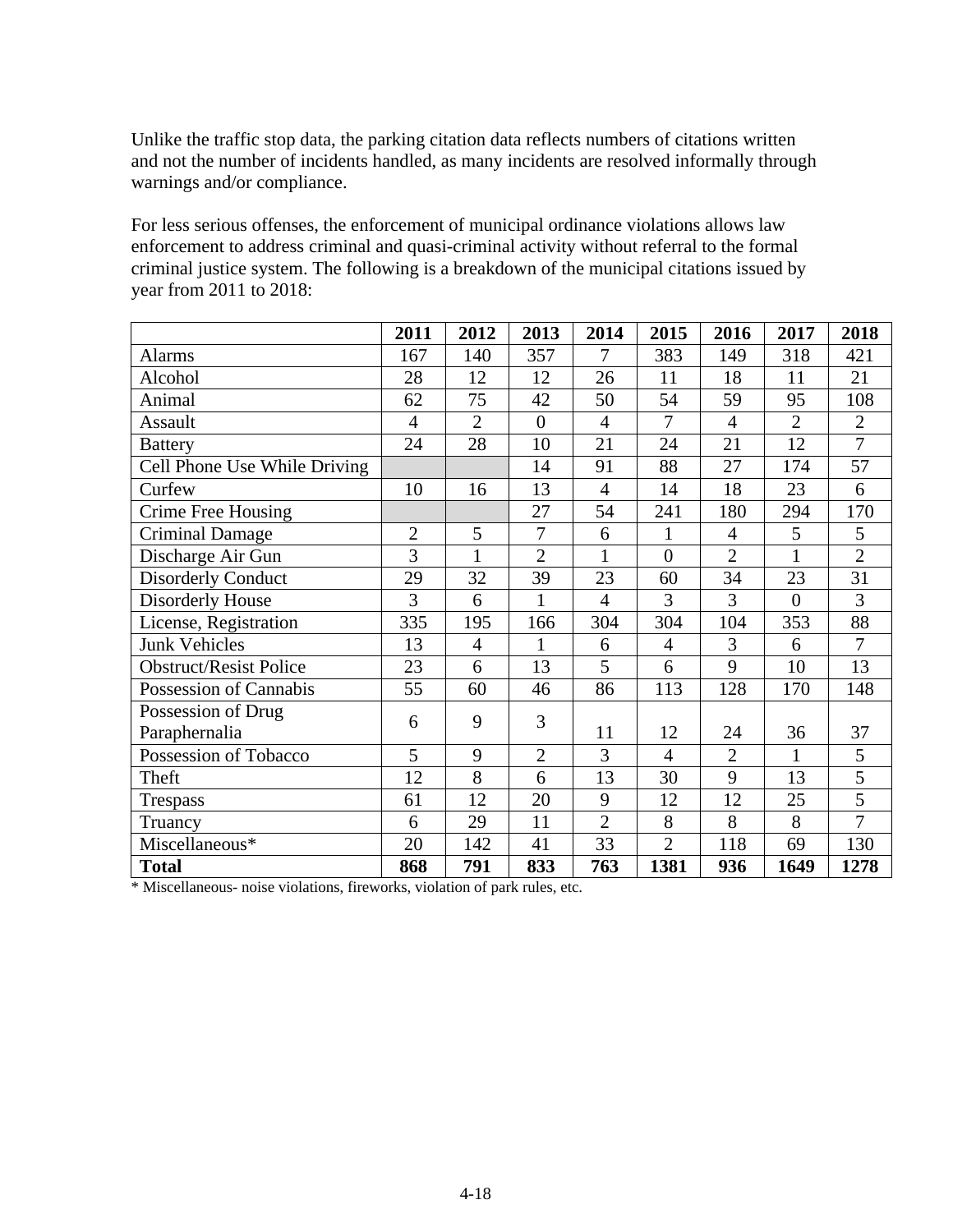# **Traffic Crashes**

A goal of the Police Department is to reduce traffic crashes through traffic enforcement. While a variety of factors contribute to the number of traffic crashes reported each year, the combined efforts of public education and enforcement are expected to impact this number.

|      | <b>Total</b>      | # Fatality        | $#$ Injury        | #             | #       |
|------|-------------------|-------------------|-------------------|---------------|---------|
| Year | <b>Collisions</b> | <b>Collisions</b> | <b>Collisions</b> | <b>Killed</b> | Injured |
| 2018 | 403               |                   | 89                |               | 125     |
| 2017 | 416               |                   | 98                |               | 143     |
| 2016 | 348               |                   | 79                |               | 113     |
| 2015 | 335               |                   |                   |               | 77      |

### **Community Relations**

In 2016, the Police Department began systematically tracking citizen complaints. Citizen complaints include any allegation of misconduct or improper job performance that, if true, would constitute a violation of department policy or of federal, state or local law. Inquiries about conduct or performance that, if true, would not violate any of the above may be handled informally by a supervisor and are not considered a citizen complaint. Such inquiries generally include clarification regarding policy, procedures or the response to specific incidents by the Police Department. Citizen complaints are investigated by a supervisor and each case is closed with one of the four following dispositions:

Unfounded - When the investigation discloses that the alleged acts did not occur or did not involve department members.

Exonerated - When the investigation discloses that the alleged act occurred but that the act was justified, lawful and/or proper.

Not sustained - When the investigation discloses that there is insufficient evidence to sustain the complaint or fully exonerate the member.

Sustained - When the investigation discloses sufficient evidence to establish that the act occurred and that it constituted misconduct.

The below chart provides citizen complaint data regarding police officer conduct by year.

| Year | <b>Total Citizen</b><br><b>Complaints</b> | Unfounded | <b>Exonerated</b> | <b>Not Sustained</b> | <b>Sustained</b> |
|------|-------------------------------------------|-----------|-------------------|----------------------|------------------|
| 2018 |                                           |           |                   |                      |                  |
| 2017 |                                           |           |                   |                      |                  |
| 2016 |                                           |           |                   |                      |                  |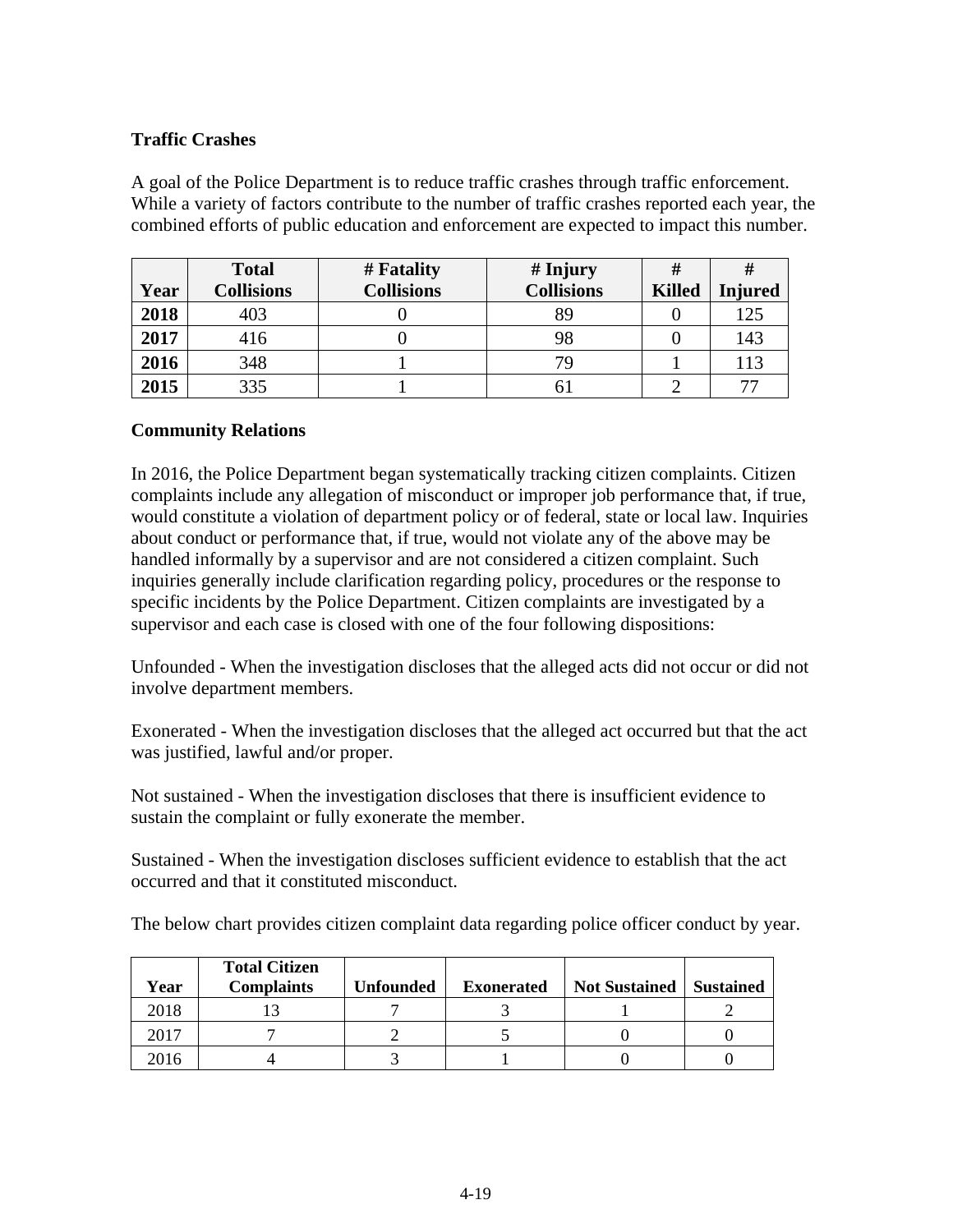In many cases, exonerated complaints are found to have originated due to a citizen's misunderstanding of police authority by law or basic law enforcement procedures. Complaints which are sustained result in discipline and/or additional training. Additionally, citizen complaints may be found to be unsubstantiated but their investigation still result in the discovery of performance-improving steps that can be taken. All citizen complaints are taken seriously.

The Police Department has engaged in community outreach via social media since 2011 when the Park Forest Police Facebook page was created. While on-line interactions will never replace face-to-face interaction between a law enforcement agency and the community it serves, social media allows for exponential reach, which becomes vital for public education, crime prevention, community notifications and crime alerts, obtaining public assistance in identifying offenders, and general public relations. The following chart shows the Police Department's continued increasing reach via social media.

|            | <b>Facebook</b>     | <b>Twitter</b> | <b>Instagram</b> |
|------------|---------------------|----------------|------------------|
|            | Number of followers |                |                  |
| March 2019 | 12,300              | 2,600          | 3,600            |
| March 2018 | 10,700              | 1,800          | 3,300            |
| March 2017 | 8,500               | 750            | 2,300            |
| March 2016 | 3500                | 300            | 100              |
| March 2015 | 2000                |                |                  |

The Police Department also has footprints on NextDoor, LinkedIn, and YouTube, and is continually evaluating its social media strategies. In spring of 2018 the Police Department transitioned from one personnel managing all Department social media accounts to a social media team being formed to handle social media outreach.

# **Training**

The Police Department is committed to having a highly trained police force and accomplishes this through several strategies. First, the Police Department utilizes personnel to serve as in-house instructors after having successfully completed instructor courses. Instructors have been selected to teach a variety of core topics required by state mandate or which are essential to basic police functions. The Police Department currently retains instructors certified in firearms instruction, control devices, Taser, emergency vehicle operation, use of force, and various other topics.

In-house instructors generally teach curriculum during in-service training days. The Police Department held five 8-hour in-service training days in 2018 for all sworn personnel covering officer wellness, Hazmat responses, sexual assault investigations, juvenile justice topics, control device use (OC, Taser, baton), officer safety topics, domestic violence response, CAD/RMS use, and Use of Force topics. An outdoor range day for rifle training and Use of Force decision-making was also held. Additionally, as the Police Department introduced body-worn cameras in January of 2019, training on use of that technology was also provided in late 2018.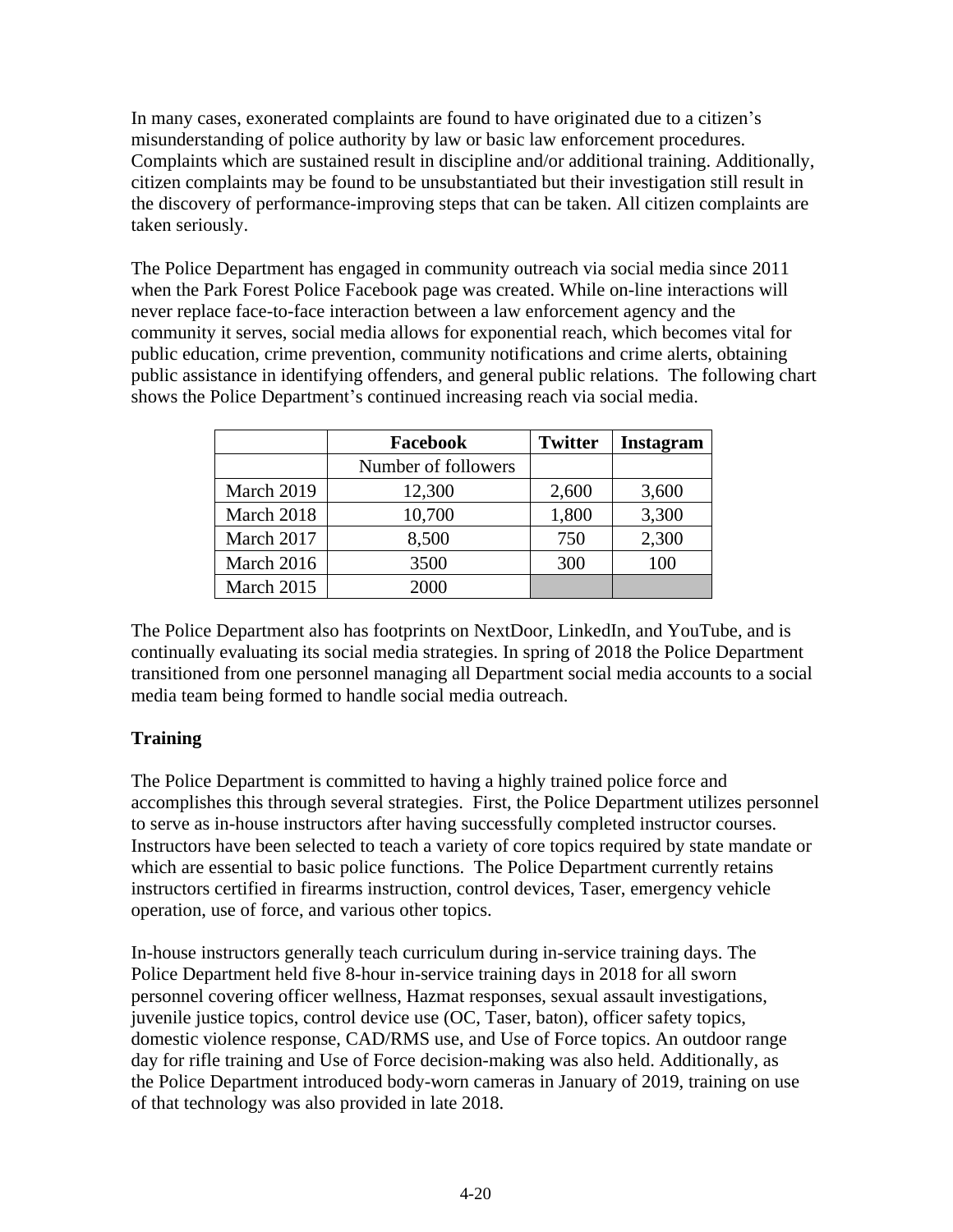Command Staff also regularly conduct "roll call training", shorter training segments conducted on-duty on a variety of topics where videos, handouts, discussion, demonstration, and debriefing are all used to instruct personnel on a consistent basis. The Department also subscribes to the Police Law Institute, an on-line training service which provides monthly training for police personnel on legal and procedural updates. This training fulfills the requirements of state mandated training. All sworn personnel are required to complete this monthly training.

Select personnel attend a variety of training conferences relevant to their special assignments or position, both in and out of state. Additionally, newly promoted Sergeants attend a 1-week first line supervisor training course and in-house training program, and newly promoted Commanders attend a multi-week law enforcement leadership executive training program. In 2018 Commander James Varga graduated from Northwestern University's School of Police Staff and Command. The Police Department also holds a yearly Command Staff Leadership Workshop separately for Commanders and Sergeants where advanced leadership topics are address.

Personnel also receive advanced training through outside Mobile Training Units (MTU) such as the North East Multi-Regional Training Group and the Tri-River Training Group. In 2018, police personnel received over 2,300 hours of training through MTU's. The following is a representation of training hours through MTU's by general topic:

It should be noted that some topics invariably overlap and this graph is an approximation. Also, the above graph does not demonstrate all of the training received by Police Department personnel; solely that received through Mobile Training Units. It does not reflect in-house training, on-line training, outside conferences, staff and command training, police academy training, or training personnel receive as members of specialty units through their respective teams.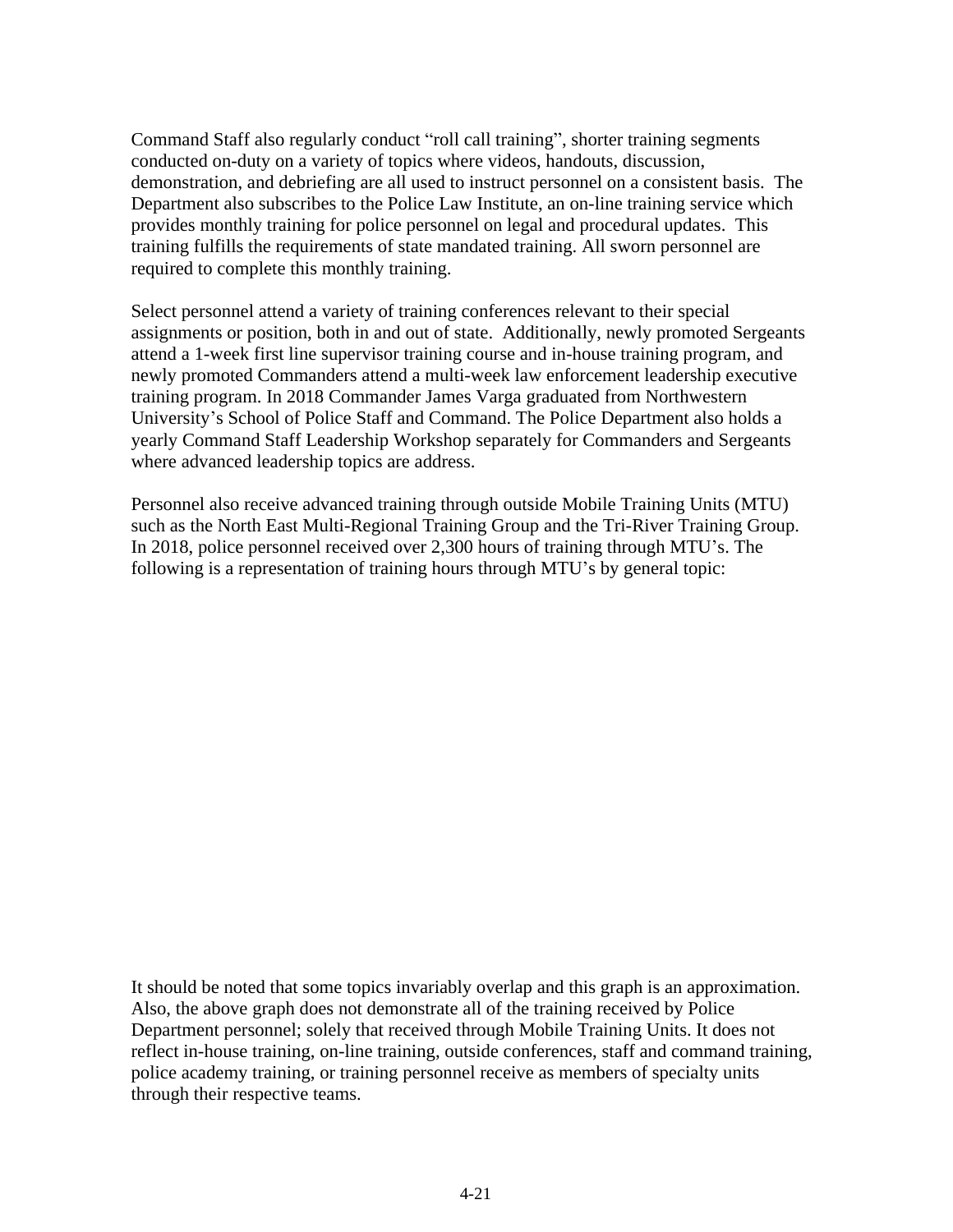In 2018, a higher than normal percentage of MTU training focused on Investigative Skills, in part due to required training for newer members of the Investigations Division as well as legal mandates that require investigators to have training in criminal sexual assault and homicide investigations. Additionally, Investigative Skills comprise a high percentage as the category covers a wide variety of topics of an investigative nature, from DUI investigation to interview and interrogation techniques to specialty topics within the Investigations Division.

The Police Department continues to seek ways to implement and improve training, and adds curriculum as deemed necessary and as resources allow.